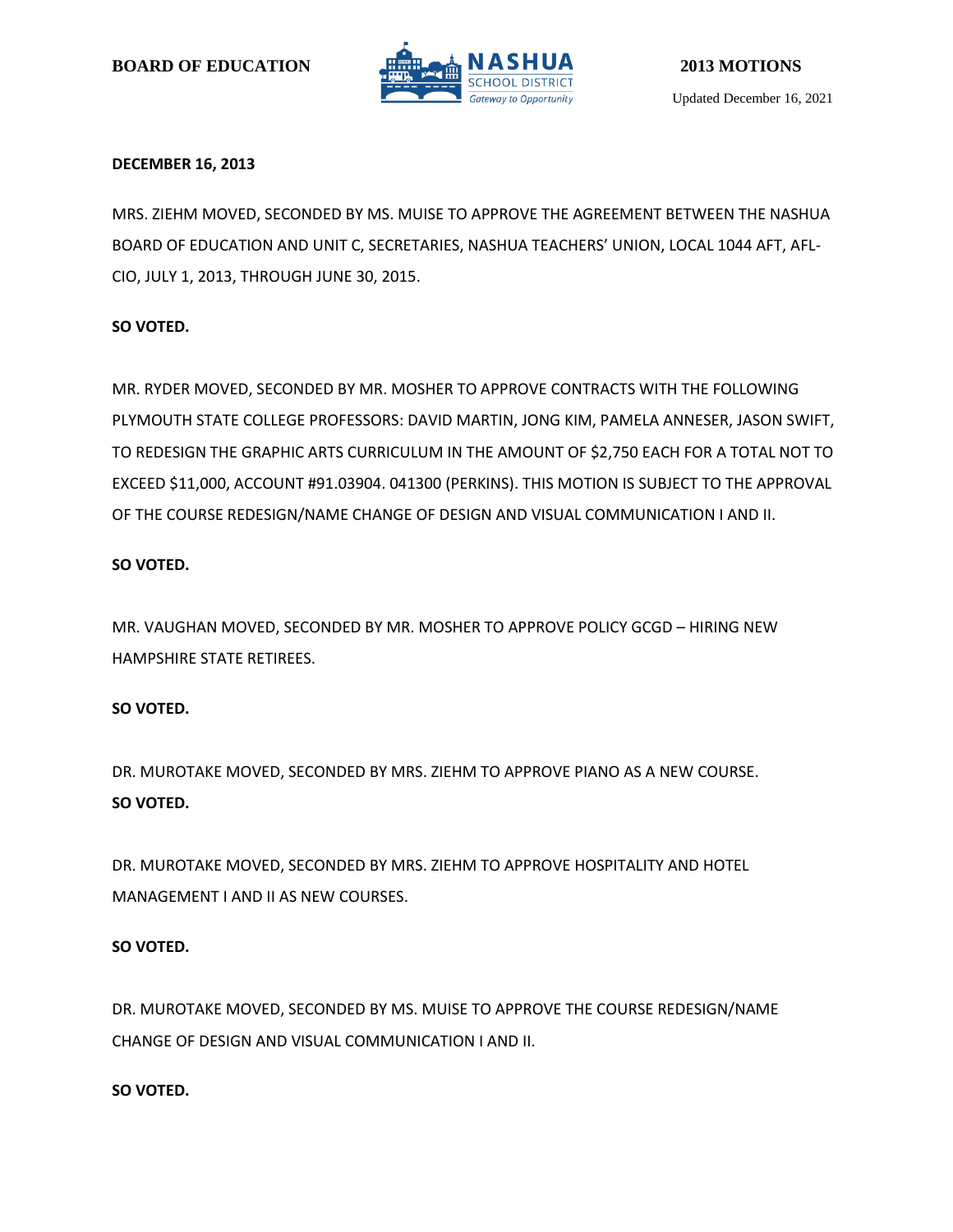MRS. ZIEHM MOVED, SECONDED BY MS. MUISE TO AMEND THE MOTION TO EXCLUDE ALGEBRA IA AND IB, WHICH ADMINISTRATION WILL BRING BACK AND CLARIFY AT THE JANUARY 13, 2104 BOARD MEETING.

# **SO VOTED.**

DR. MUROTAKE MOVED, SECONDED BY MRS. ZIEHM TO APPROVE THE PROPOSED CHANGES TO THE *2014-2015 PROGRAM OF STUDIES* AS AMENDED*.*

### **SO VOTED.**

MR. HAAS MOVED, SECONDED BY MS. MUISE TO APPROVE THE REVISED JOB SHARE GUIDELINES, AS PRESENTED.

# **SO VOTED.**

MS. VAN TWUYVER MOVED, SECONDED MS. MUISE TO ACCEPT AND PLACE ON FILE, THE FINAL REPORT OF THE AD HOC GOALS AND OBJECTIVES COMMITTEE.

# **SO VOTED.**

MR. HALLOWELL MOVED, SECONDED BY MR. MOSHER TO ACCEPT AND PLACE ON THE, THE DISTRICT GRANTS AND GIFTS UPDATE.

#### **SO VOTED.**

#### **NOVEMBER 25, 2013**

MR. RYDER MOVED, SECONDED BY MS. MUISE TO APPROVE THE DEFERRED MAINTENANCE AND CAPITAL IMPROVEMENT RECOMMENDATIONS, DATED NOVEMBER 5, 2013.

# **SO VOTED.**

MR. RYDER MOVED, SECONDED BY MS. MUISE TO APPROVE THE FOLLOWING CAREER AND TECHNICAL EDUCATION CONTACTS: BIOTECHNOLOGY PURCHASES TOTALING: \$24,222.90; AUTOMOTIVE PURCHASES \$73,893.94; CULINARY PURCHASES (NOT TO EXCEED) \$33,000.00.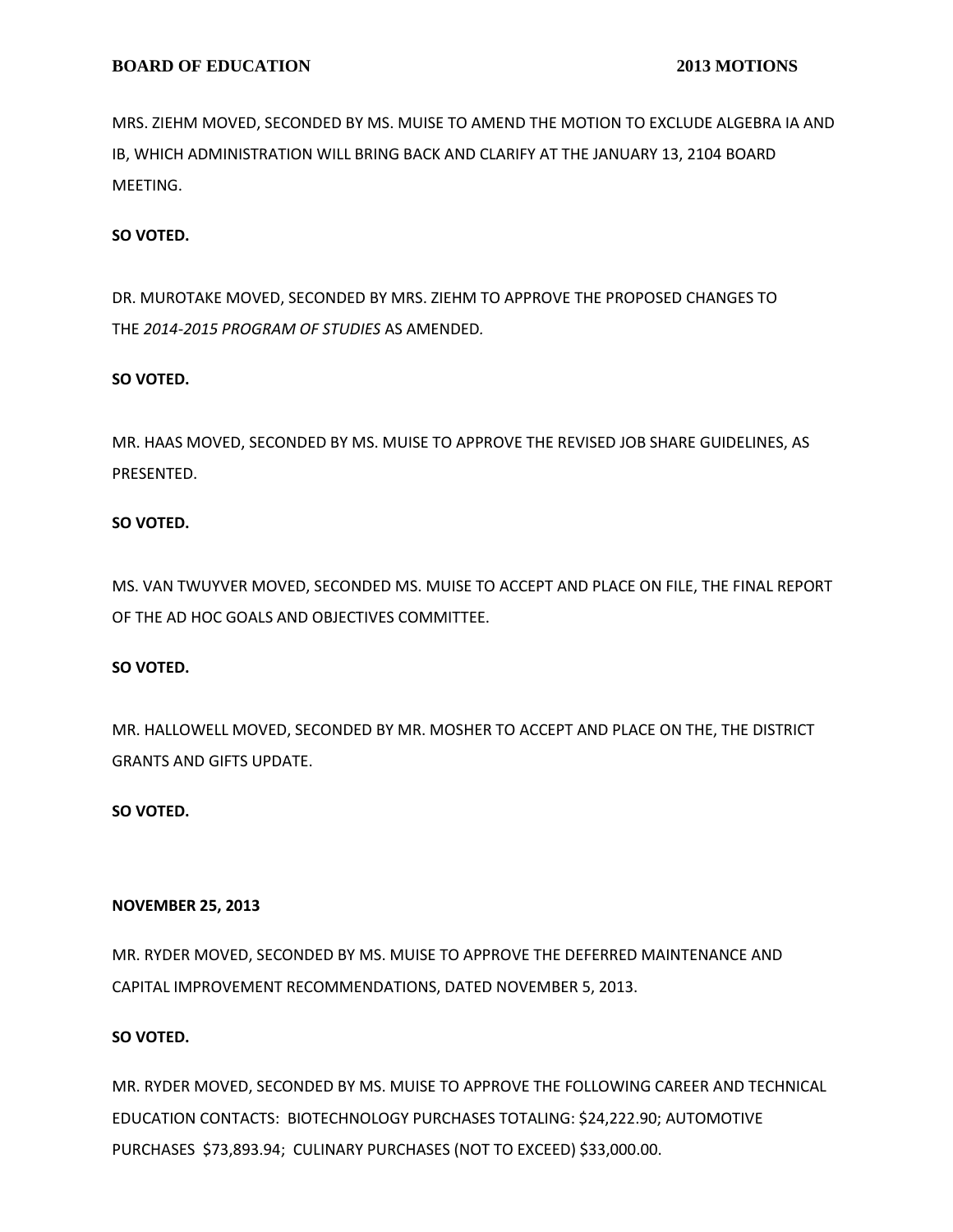**SO VOTED.**

MR. RYDER MOVED, SECONDED BY MS. MUISE TO ACCEPT THE FY 13 VENDORS REPORT OF EXPENDITURES GREATER THAN \$10,000.

## **SO VOTED.**

MR. VAUGHAN MOVED, SECONDED BY MR. MOSHER TO APPROVE POPPS FF, NAMING SCHOOL FACILITIES OR AREAS WITHIN FACILITIES, AS AMENDED.

### **SO VOTED.**

MR. VAUGHAN MOVED, SECONDED BY MR. MOSHER TO RESCIND POPPS 6201, GUIDELINES FOR NAMING SCHOOL FACILITIES OR AREAS WITHIN A FACILITY.

### **SO VOTED.**

MR. VAUGHAN MOVED, SECONDED BY MS. MUISE TO RE-REFER POLICY GCGD, HIRING NEW HAMPSHIRE STATE RETIREES TO THE POLICY COMMITTEE.

# **SO VOTED.**

MR. HAAS MOVED, SECONDED BY MS. MUISE TO APPROVE SALARY INCREASES FOR NON-AFFILIATED STAFF, AS OUTLINED IN THE MEMO FROM MR. CONRAD DATED NOVEMBER 17, 2013.

# **SO VOTED.**

MR. HALLOWELL MOVED, SECONDED BY MS. MUISE TO APPROVE THE CHANGES TO THE TEACHERS' COLLECTIVE BARGAINING AGREEMENT, ITEMS 1, 2 AND 3 ON THE LETTER DATED NOVEMBER 21, 2013.

**SO VOTED. (Mr. Haas abstained)**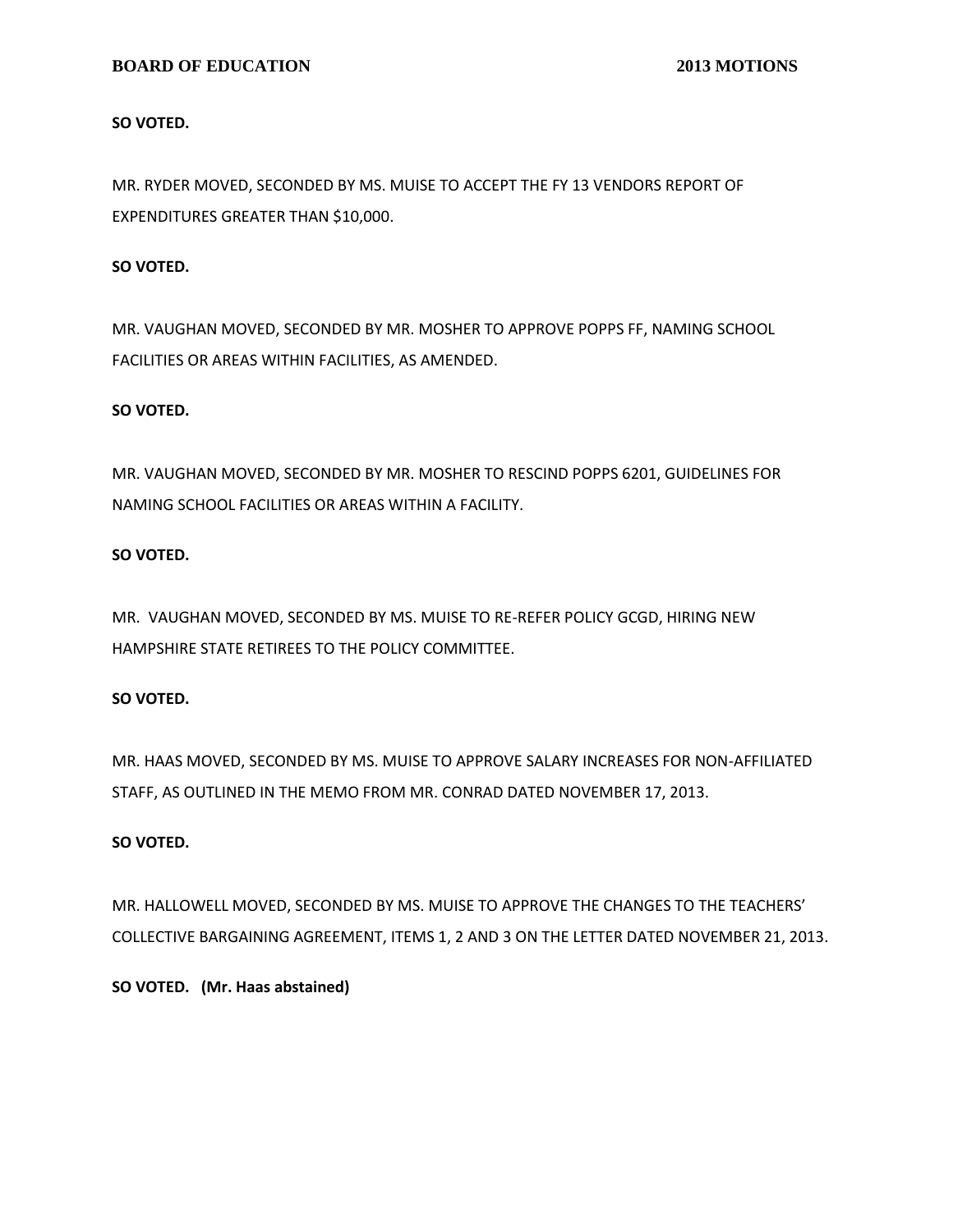#### **NOVEMBER 18, 2013**

MR. RYDER MOVED, SECONDED BY MRS. MUISE TO APPROVE THE NORTH ATHLETICS BOOSTERS CLUB LEGACY WALKWAY PROPOSAL DATED NOVEMBER 14, 2013.

**SO VOTED.**

MR. VAUGHAN MOVED, SECONDED BY MR. HALLOWELL TO AMEND THE MOTION, TO INCLUDE ONLY THE FIRST 13 LINES OF THE REVISED PROPOSAL.

**SO VOTED BY ROLL CALL.** (6-3; Nay: Dr. Murotake, Mr. Mosher, Ms. Van Twuyver)

MS. VAN TWUYVER MOVED, SECONDED BY MRS. ZIEHM TO AMEND THE MOTION TO INCLUDE LINES 114 THROUGH 116, WHICH READ: "BE IT FURTHER RESOLVED THAT A COPY OF THIS RESOLUTION BE TRANSMITTED TO THE SUPERINTENDENT OF NASHUA SCHOOL DISTRICT, MAYOR AND BOARD OF ALDERMAN OF CITY OF NASHUA, STATE COMMISSION OF EDUCATION, PRESIDENT OF THE SENATE, AND SPEAKER OF THE HOUSE."

**SO VOTED BY ROLL CALL**. (7-2; Nay: Mr. Vaughan, Mr. Haas)

MR. MOSHER MOVED, SECONDED BY MRS. ZIEHM TO AMEND THE MOTION TO INCLUDE LINES 107 THROUGH 112, WHICH READS: "THE NASHUA SCHOOL DISTRICT SHALL NOT ADMINISTER ANY ASSESSMENT OR TEST WHERE PRIVACY OF STUDENT INFORMATION CANNOT BE GUARANTEED TO THE FULL EXTENT OF DISTRICT PRIVACY POLICY, STATE PRIVACY LAWS OR FERPA, WHICHEVER IS STRICTER, AND REQUEST STATE BOARD OF EDUCATION AND GENERAL COURT TO FORBID USE OF ASSESSMENTS REQUIRING MANDATORY SUBMISSION OF PRIVACY INFORMATION WITHOUT PERMISSION AND OPT OUT, OR VIOLATE STATE PRIVACY LAWS, FERPA AND OTHER PRIVACY RULES." **Motion Fails by Roll Call**. (4-5; Yes: Ms. Van Twuyver, Mrs. Ziehm, Mr. Mosher, Dr. Murotake)

DR. MUROTAKE MOVED, SECONDED BY MR. MOSHER TO AMEND THE MOTION TO INCLUDE LINES 97 THROUGH 99.

**SO VOTED BY ROLL CALL.** (6-3; Nay: Mr. Ryder, Mr. Vaughan, Mrs. Ziehm)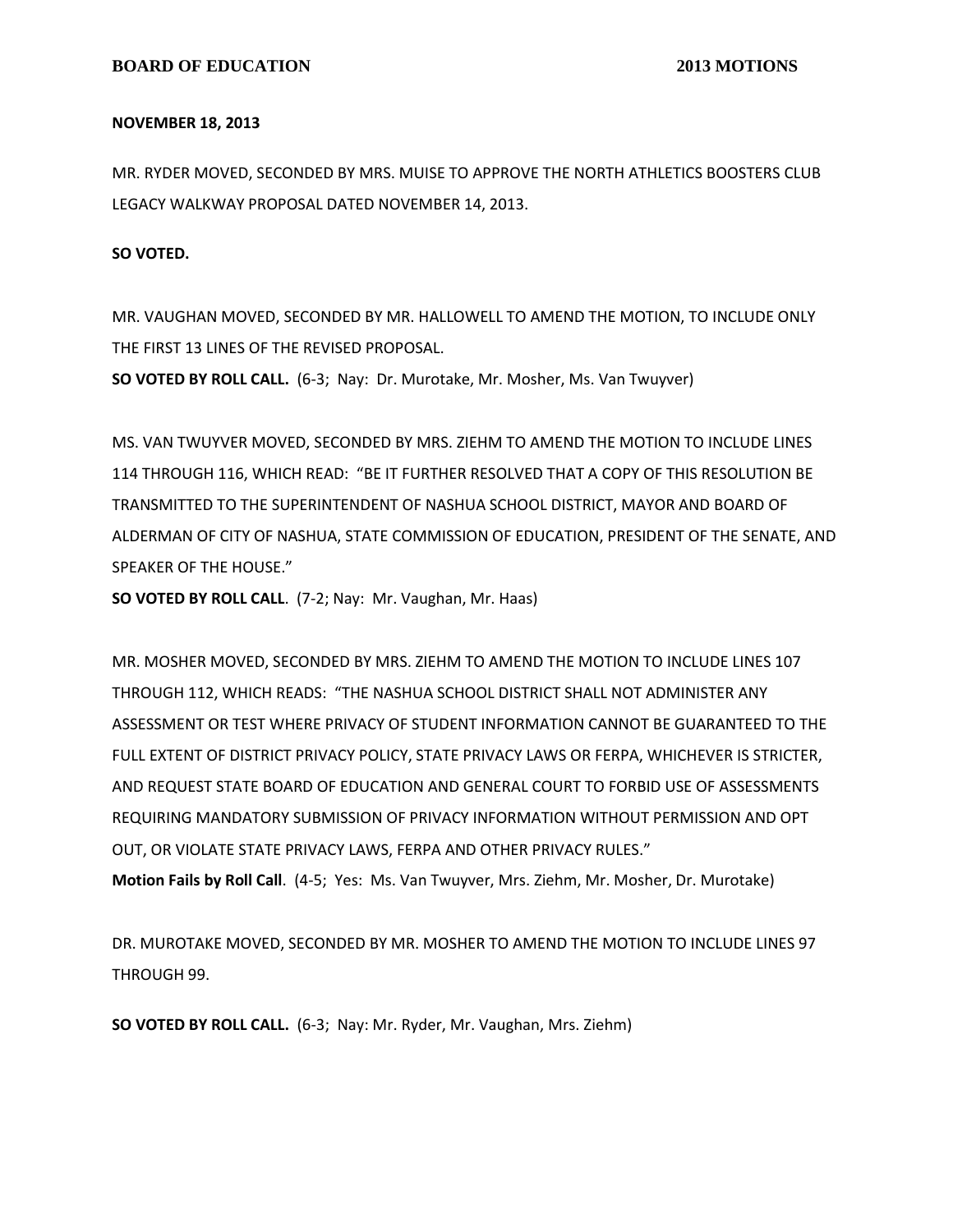DR. MUROTAKE MOVED, SECONDED BY MS. VAN TWUYVER, TO REPLACE THE RESOLUTION THAT WAS TAKEN FROM THE TABLE, WITH THE REVISED NASHUA RESOLUTION ON COMMON CORE, DATED NOVEMBER 15, 2013, AS FURTHER AMENDED THIS EVENING, WHICH ONLY INCLUDE LINES 1-13; 97-99; AND 114-116.

# **SO VOTED**.

MS. VAN TWUYVER MOVED, SECONDED BY DR. MUROTAKE TO APPROVE THE NASHUA RESOLUTION ON COMMON CORE, AS AMENDED.

**Motion Fails by Roll Call.** (3-6; Yes: Ms. Van Twuyver, Mr. Mosher, Dr. Murotake)

### **NOVEMBER 12, 2013**

MR. HALLOWELL MOVED, SECONDED BY MS. MUISE TO APPROVE THE AGREEMENT BETWEEN THE NASHUA BOARD OF EDUCATION AND THE NASHUA TEACHER'S UNION, LOCAL 1044 AFT, AFL-CIO, DATED SEPTEMBER 1, 2013 THROUGH AUGUST 31, 2016.

**SO VOTED BY ROLL CALL. (8-0;** Mr. Haas Abstained**)**

MR. HAAS MOVED, SECONDED BY MS. MUISE TO ACCEPT THE AD HOC GOALS & OBJECTIVES COMMITTEE'S SURVEY QUESTIONS, AND PLACE THEM ON FILE.

**SO VOTED.**

# **OCTOBER 28, 2013**

MR. HALLOWELL MOVED, SECONDED BY MR. MOSHER TO REFER THE DRAFT POLICY, *HIRING NEW HAMPSHIRE STATE RETIREES*, TO THE POLICY COMMITTEE.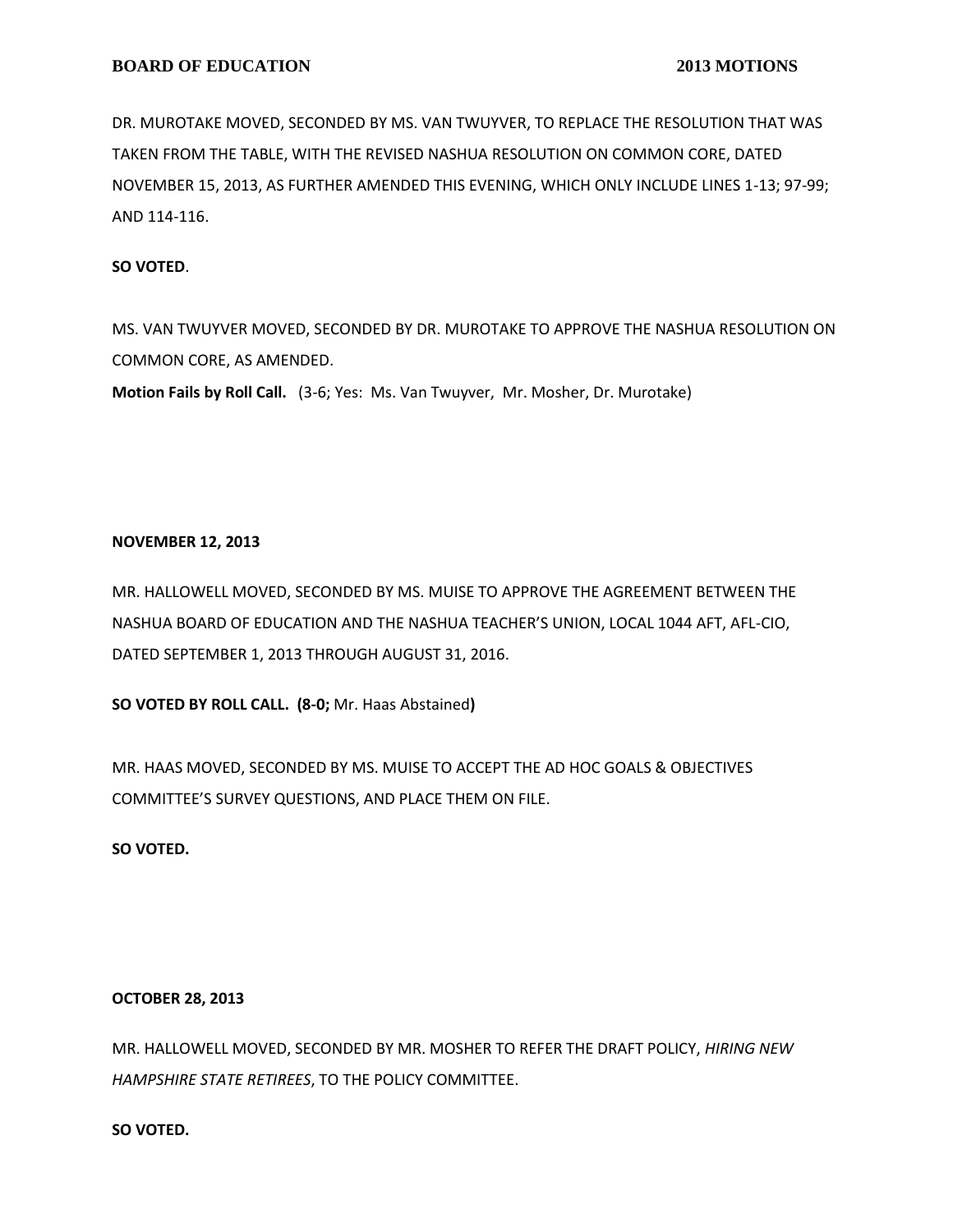MR. RYDER MOVED, SECONDED BY MS. VAN TWUYVER TO RE-REFER THE PRINCIPAL AND ASSISTANT PRINCIPAL SALARY SCALE FOR STARTING SALARIES, BACK TO THE HR COMMITTEE.

**SO VOTED.**

# **OCTOBER 15, 2013**

MS. MUISE MOVED, SECONDED BY MR. HALLOWELL TO AWARD THE HVAC SYSTEMS WATER TREATMENT SERVICES CONTRACT TO CLARITY WATER TECHNOLOGY OF TILTON, NH FOR AN AMOUNT NOT TO EXCEED \$11,150, ACCOUNT # 91.1.22.2620 53628.

# **SO VOTED.**

MS. MUISE MOVED, SECONDED BY MR. MOSHER TO APPROVE A CONTRACT WITH THE YOUTH COUNCIL FOR UP TO SEVEN (7) DAILY SLOTS FOR GRADE 5 TO GRADE 8 STUDENTS WHO REQUIRE OUT-OF-SCHOOL SUSPENSION FOR THREE (3) OR MORE DAYS IN THE AMOUNT OF \$61,325 IN FY14, ACCOUNT # 91.1.991110 53600.

# **SO VOTED.**

MR. VAUGHAN MOVED, SECONDED BY MS. MUISE TO HOLD AT THE BOARD LEVEL, UNTIL THE BOARD PRESIDENT HAS HAD A CHANCE TO SCHEDULE A SPECIAL BOE MEETING TO CONSIDER THE PROPOSAL.

**SO VOTED.**

# **OCTOBER 3, 2013**

MR. RYDER MOVED, SECONDED BY MS. MUISE TO APPROVE A TRANSFER OF \$8,500 (UNEXPENDED) FROM SUMMER SCHOOL ADDITIONAL HOURS AND \$4,000 FROM ELO STIPEND, TO FUND AN ADDITIONAL PARA-EDUCATOR FOR FOUR GRADE 5 CLASSROOMS AT CHARLOTTE AVENUE ELEMENTARY SCHOOL, EFFECTIVE OCTOBER 1, 2013, FOR THE 2013-14 SCHOOL YEAR, TO ACCOUNT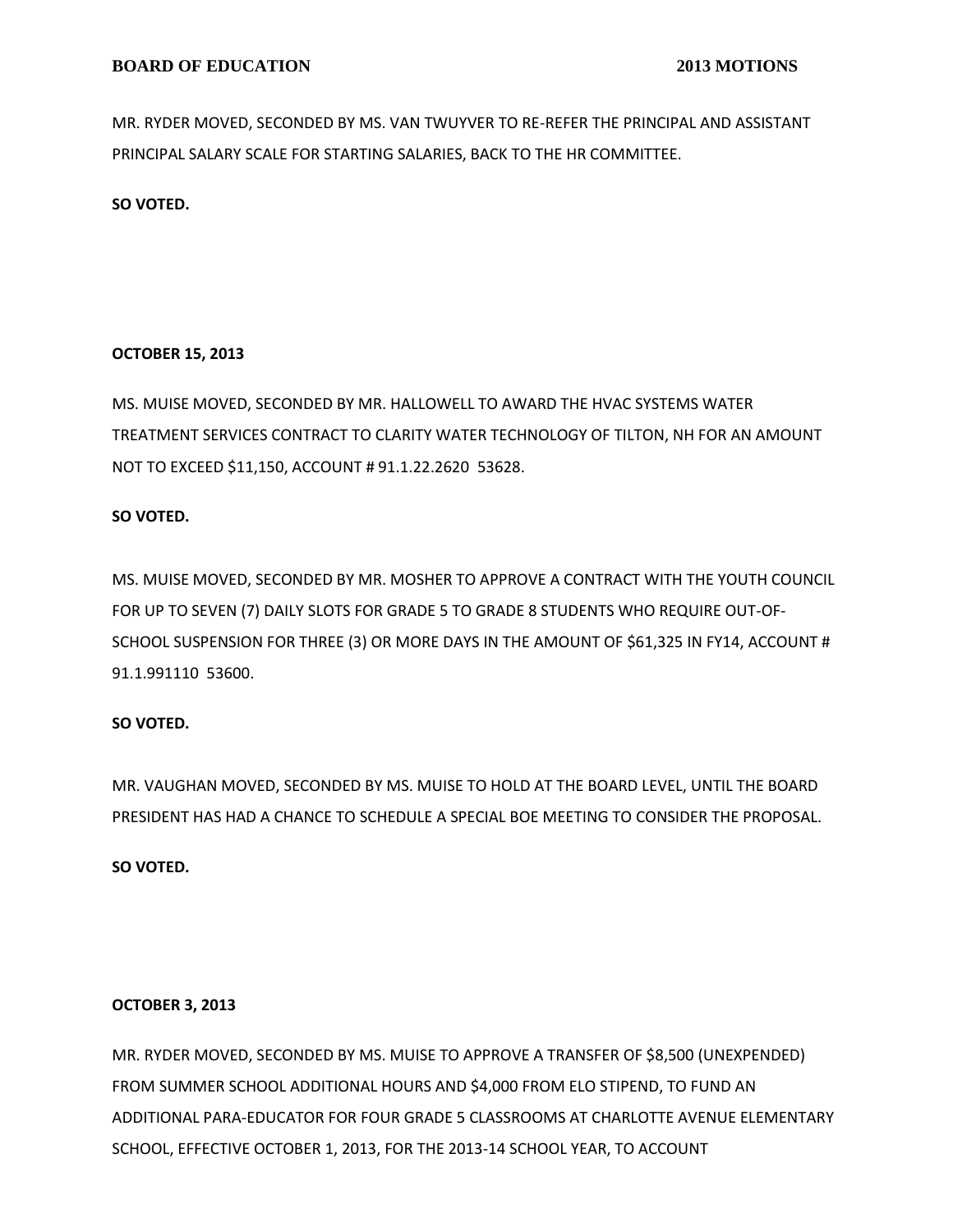#91.1.131210 51100 CHARLOTTE PARA LABOR FROM ACCOUNT #S 91.1.991421 51650 AND 91.1.991600 51700.

## **SO VOTED.**

MR. RYDER MOVED, SECONDED BY MS. MUISE TO APPROVE A CONTRACT WITH ICAT RESOURCES LLC, FOR ICAT TRAINING, FOR THE 2013-14 SCHOOL YEAR, IN THE AMOUNT OF \$25,500, ACCOUNT #91.3800.992210 53628.

#### **SO VOTED.**

MR. VAUGHAN MOVED, SECONDED BY MS. MUISE TO APPROVE POLICY DDA, GRANT FUNDS, MATERIALS AND SERVICES, AS AMENDED.

## **SO VOTED.**

MR. VAUGHAN MOVED, SECONDED BY MR. RYDER TO APPROVE KCD, PUBLIC GIFTS/DONATIONS, AS PRESENTED.

### **SO VOTED.**

MR. VAUGHAN MOVED, SECONDED BY MR. RYDER TO APPROVE KCD-R, PROCEDURES FOR PUBLIC GIFTS OR DONATIONS, AS PRESENTED.

### **SO VOTED.**

MR. VAUGHAN MOVED, SECONDED BY MR. RYDER TO RESCIND POLICY 7022, ACCEPTING DONATIONS OF MATERIAL AND EQUIPMENT AND POLICY 7022.1, DONATIONS TO THE SCHOOL DISTRICT.

# **SO VOTED.**

MS. MUISE MOVED, SECONDED BY MR. HALLOWELL TO APPROVE THE LOGO MARKED, "ORIGINAL".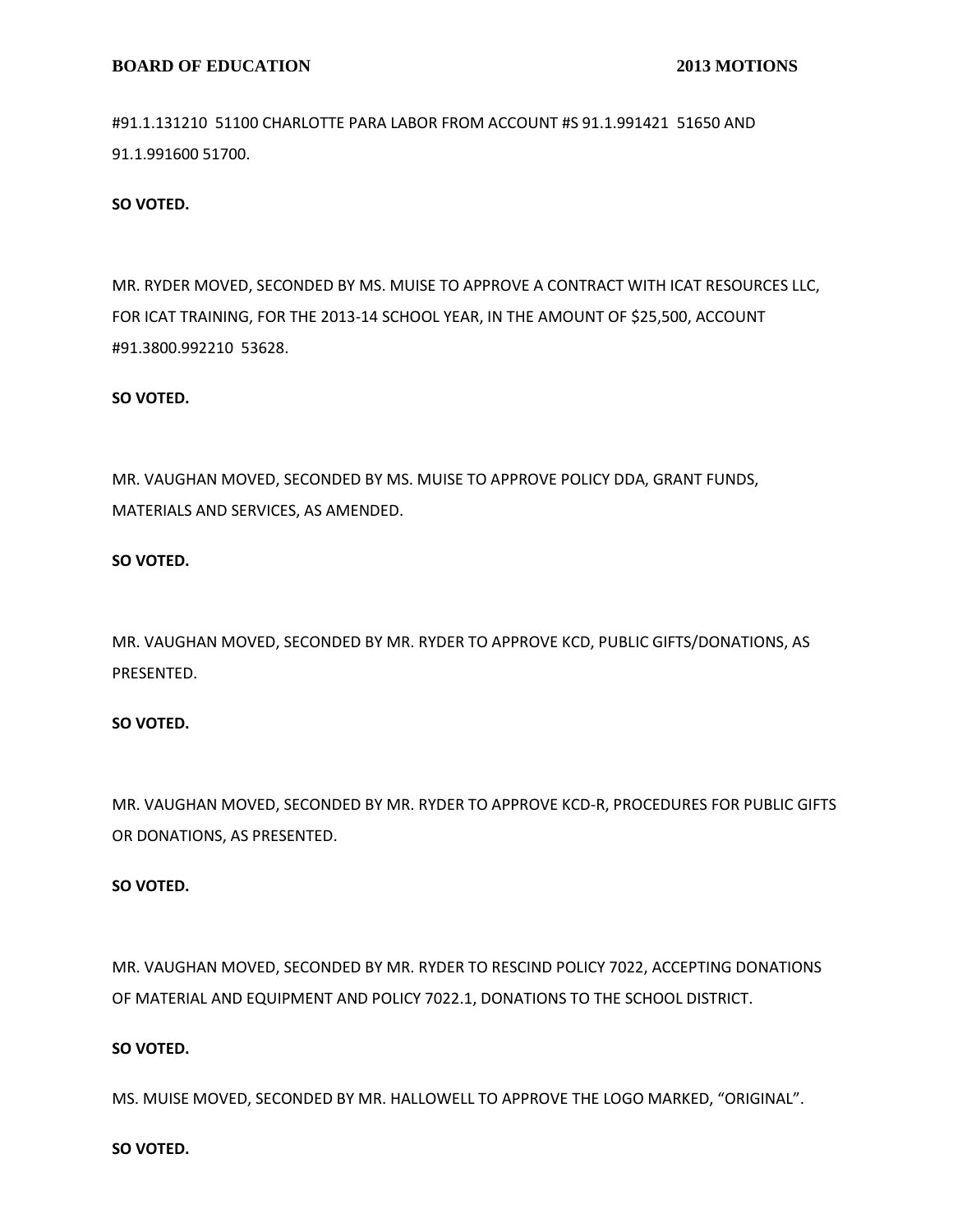MR. HALLOWELL MOVED, SECONDED BY MS. MUISE APPROVE THE SUPERINTENDENT'S REQUEST TO ATTEND AN OUT OF STATE SYMPOSIUM.

# **SO VOTED.**

MR. HALLOWELL MOVED, SECONDED BY MR. VAUGHAN TO APPOINT THE FOLLOWING PEOPLE TO THE AUDITORIUM COMMISSION: SHAWN SMITH, MIKE FREDERICKSEN (EMS PRINCIPAL), DENNIS SCHNEIDER, AND KEVIN SWIFT (EMS BAND DIRECTOR).

### **SO VOTED**.

# **SEPTEMBER 9, 2013**

MR. RYDER MOVED, SECONDED BY MS. MUISE TO APPROVE THE CONTRACT WITH BOOTHBY THERAPY SERVICES, LLC FOR ALTERNATIVE AUGMENTATIVE SERVICES FOR THE 2013-14 SCHOOL YEAR, AT AN HOURLY RATE OF \$87.67, WITH AN ANNUAL ESTIMATE OF \$30,000, ACCOUNT # 91.03954.022190 53628.

# **SO VOTED.**

MR. RYDER MOVED, SECONDED BY MS. MUISE TO APPROVE A 3-YEAR CONTRACT WITH SIEMENS FOR HVAC CONTROL MAINTENANCE AT BICENTENNIAL, AMHERST STREET AND DR. CRISP SCHOOLS, AT THE FOLLOWING ANNUAL RATES: \$12,483 FOR 2013-14; \$12,732 FOR 2014-15; \$12,987 FOR 2015-16, FOR A TOTAL OF \$38,202, ACCOUNT # 91.1.22 2620 54243.

# **SO VOTED.**

MR. HAAS MOVED, SECONDED BY MRS. ZIEHM TO AMEND THE MOTION BY ADDING, "…AND KEYS" TO PAGE 1, PARAGRAPH 4, FOLLOWING "…ID CARDS…"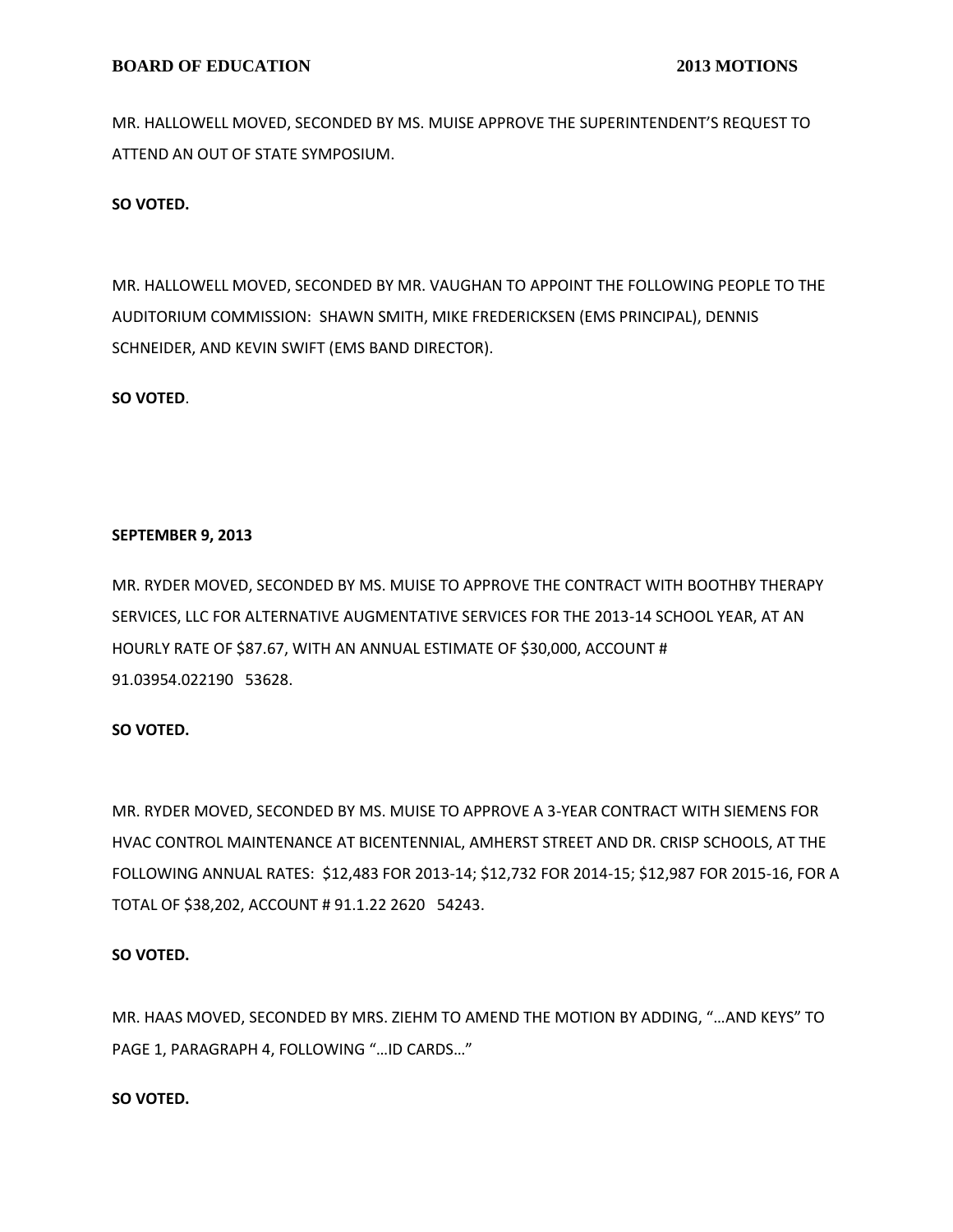MR. VAUGHAN MOVED, SECONDED BY MR. MOSHER TO APPROVE DRAFT POLICY ECA-R, SAFE SCHOOL PROCEDURES, PENDING INCORPORATING THE SUPERINTENDENT'S REVISIONS, AS AMENDED.

# **SO VOTED.**

MR. HAAS MOVED, SECONDED BY MS. MUISE TO APPROVE REVISED PERSONNEL RECOMMENDATIONS DATED SEPTEMBER 9, 2013, ITEMS 1-13 AND ADDED ITEMS 1-4.

# **SO VOTED.**

MR. HALLOWELL MOVED, SECONDED BY MS. MUISE TO ACCEPT THE DONATION TO CHARLOTTE AVENUE ELEMENTARY SCHOOL AND PENNICHUCK MIDDLE SCHOOL OF 40 HP PROBOOK LAPTOPS (\$19,960) FROM THE HP EMPLOYEE PRODUCT GIVING PROGRAM.

## **SO VOTED.**

MR. HALLOWELL MOVED, SECONDED BY MS. MUISE TO ACCEPT THE GRANT FROM NH HOMELAND SECURITY AND EMERGENCY MANAGEMENT PERFORMANCE TO PLANT OPERATIONS FOR \$50,000.

# **SO VOTED.**

#### **AUGUST 15, 2013**

MR. HAAS MOVED, SECONDED BY MS. MUISE TO APPROVE THE NOMINATION OF WILFRED HENDERSON AS AN ASSISTANT PRINCIPAL AT NHS NORTH, FOR THE 2013-14 SCHOOL YEAR, EFFECTIVE AUGUST 13, 2013, AT A SALARY OF \$80,000. UPON EARNING HIS ADMINISTRATOR'S CERTIFICATION, THE SUPERINTENDENT WILL COME FORWARD WITH REVISED COMPENSATION.

#### **SO VOTED.**

MR. VAUGHAN MOVED, SECONDED BY MR. MOSHER TO AMEND THE MOTION TO ADD THAT THE FINAL REPORT OF THE COMMITTEE WILL BE BROUGHT TO THE FULL BOARD ON OR BEFORE DEC 31, 2013.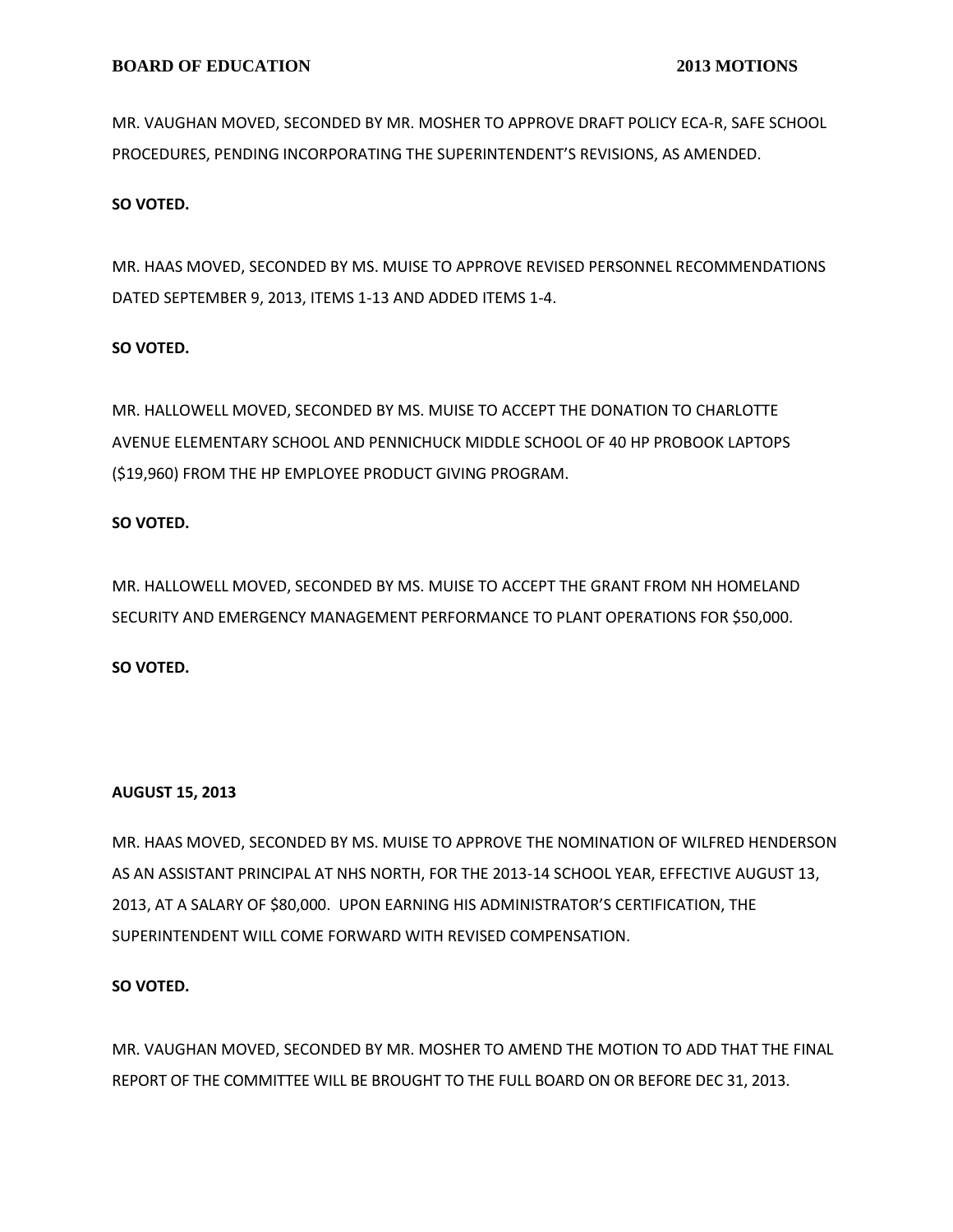### **BOARD OF EDUCATION 2013 MOTIONS**

### **SO VOTED.**

MS. VAN TWUYVER MOVED, SECONDED BY MR. MOSHER TO EXTEND THE AUTHORITY OF THE AD HOC GOALS & OBJECTIVES COMMITTEE TO DECEMBER 31, 2013, AND THAT THE FINAL REPORT OF THE COMMITTEE WILL BE BROUGHT TO THE FULL BOARD ON OR BEFORE DECEMBER 31, 2013.

### **SO VOTED.**

MR. HAAS MOVED, SECONDED BY MS. MUISE TO APPROVE THE PERSONNEL RECOMMENDATIONS, ITEMS #1-13, DATED AUGUST 12, 2013. **SO VOTED.**

MR. HAAS MOVED, SECONDED BY MR. MOSHER TO APPROVE THE 2014 BOARD OF EDUCATION REGULAR MEETING SCHEDULE.

### **SO VOTED.**

MR. HAAS MOVED, SECONDED BY MS. MUISE TO ACCEPT A \$1,000 UNRESTRICTED GIFT FROM BOB'S DISCOUNT FURNITURE CHARITABLE FOUNDATION, INC. TO LEDGE STREET ELEMENTARY SCHOOL.

# **SO VOTED.**

#### **JULY 15, 2013**

MR. RYDER MOVED, SECONDED BY MS. MUISE TO AWARD A CARPETING CONTRACT TO GREGORY J. FLOORING, PER THE MEMO DATED JULY 3, 2013, FOR A TOTAL COST OF \$14,124, ACCOUNT # 91.1.222620 54280.

#### **SO VOTED.**

MR. RYDER MOVED, SECONDED BY MS. MUISE TO AWARD THE PARKING LOT LINE STRIPING CONTRACT TO D & M STRIPING IN THE AMOUNT OF \$16,000, ACCOUNT # 91.1.222620 53628.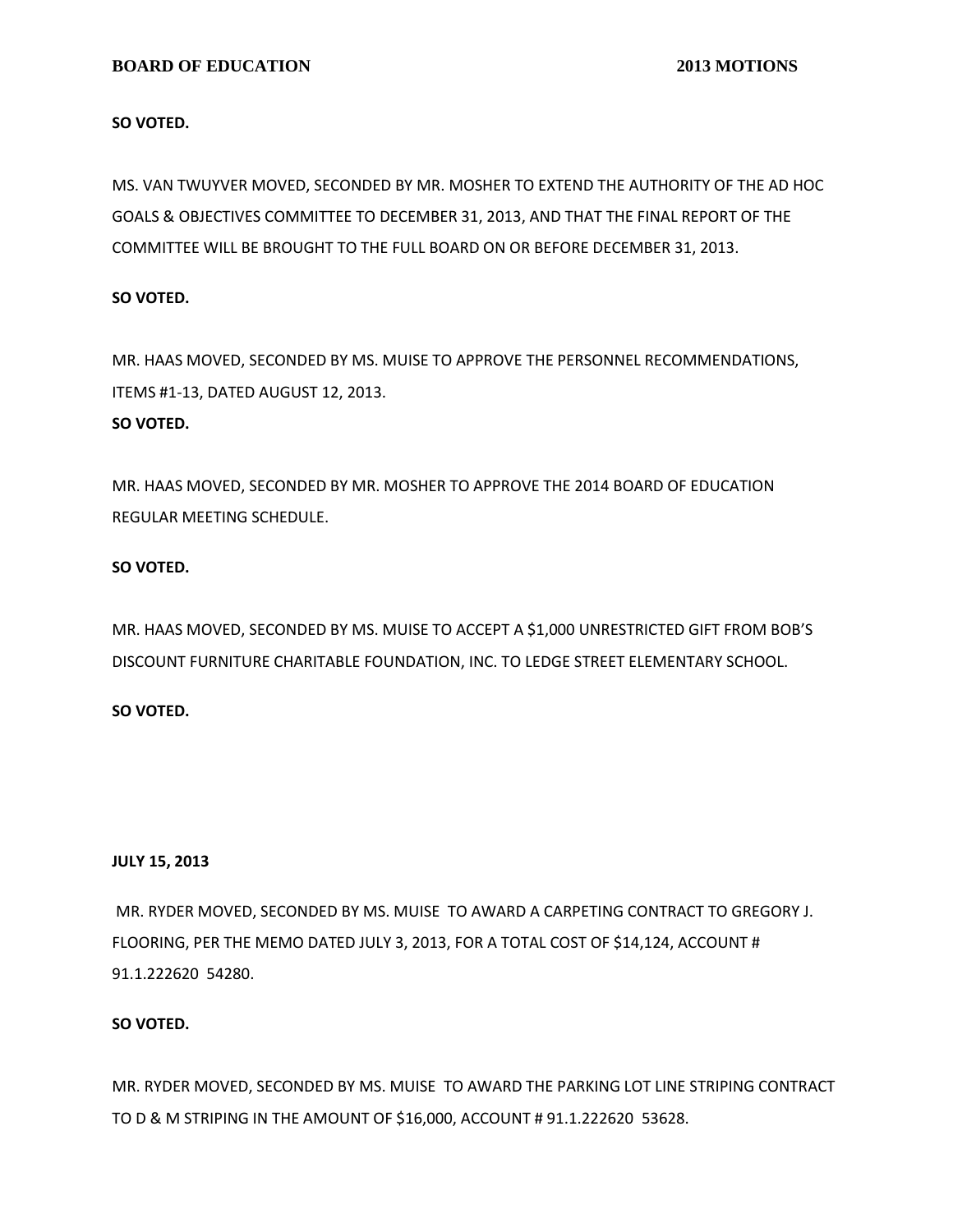### **BOARD OF EDUCATION 2013 MOTIONS**

#### **SO VOTED.**

MR. RYDER MOVED, SECONDED BY MS. MUISE TO APPROVE THE CONTRACT WITH THE ADULT LEARNING CENTER – CLEARWAY HIGH SCHOOL FOR 15 SPECIAL EDUCATION STUDENTS AT A TOTAL COST OF \$284,850, ACCOUNT # 91.1.021267 53600; AND TO APPROVE THE CONTRACT WITH THE ADULT LEARNING CENTER – CLEARWAY HIGH SCHOOL FOR UP TO 50 STUDENTS AT A TOTAL COST OF \$286,443, ACCOUNT # 91.1.991110 53600.

# **SO VOTED.**

MR. HAAS MOVED, SECONDED BY MR. MOSHER TO APPROVE LISA GINGRAS AS DIRECTOR OF ATHLETICS FOR THE 2013-14 SCHOOL YEAR, AT A SALARY OF \$88,000 EFFECTIVE AUGUST 1, 2013.

#### **SO VOTED.**

MR. HALLOWELL MOVED, SECONDED BY MS. MUISE TO AMEND THE MOTION TO REMOVE ITEMS #10 AND #11 AND CHANGE IN ITEM #6, "MASTERS STEP 1" TO "MASTERS STEP 9."

#### **SO VOTED.**

MR. HALLOWELL MOVED, SECONDED MR. MOSHER TO APPROVE PERSONNEL RECOMMENDATIONS #1- 14 DATED JULY 14, 2013 AS AMENDED. **SO VOTED.**

MR. HALLOWELL MOVED, SECONDED BY MR. MOSHER TO APPROVE JILL PECK AS ELEMENTARY ASSISTANT PRINCIPAL FOR THE 2013-2014 SCHOOL YEAR AT A SALARY OF \$75,206 EFFECTIVE JULY 1, 2013.

#### **SO VOTED.**

MR. HALLOWELL MOVED, SECONDED BY MRS. ZIEHM TO UNSEAL THE TRANSCRIPT OF INTERVIEWS WITH ASSISTANT PRINCIPAL CANDIDATES HELD ON JUNE 25, 2013.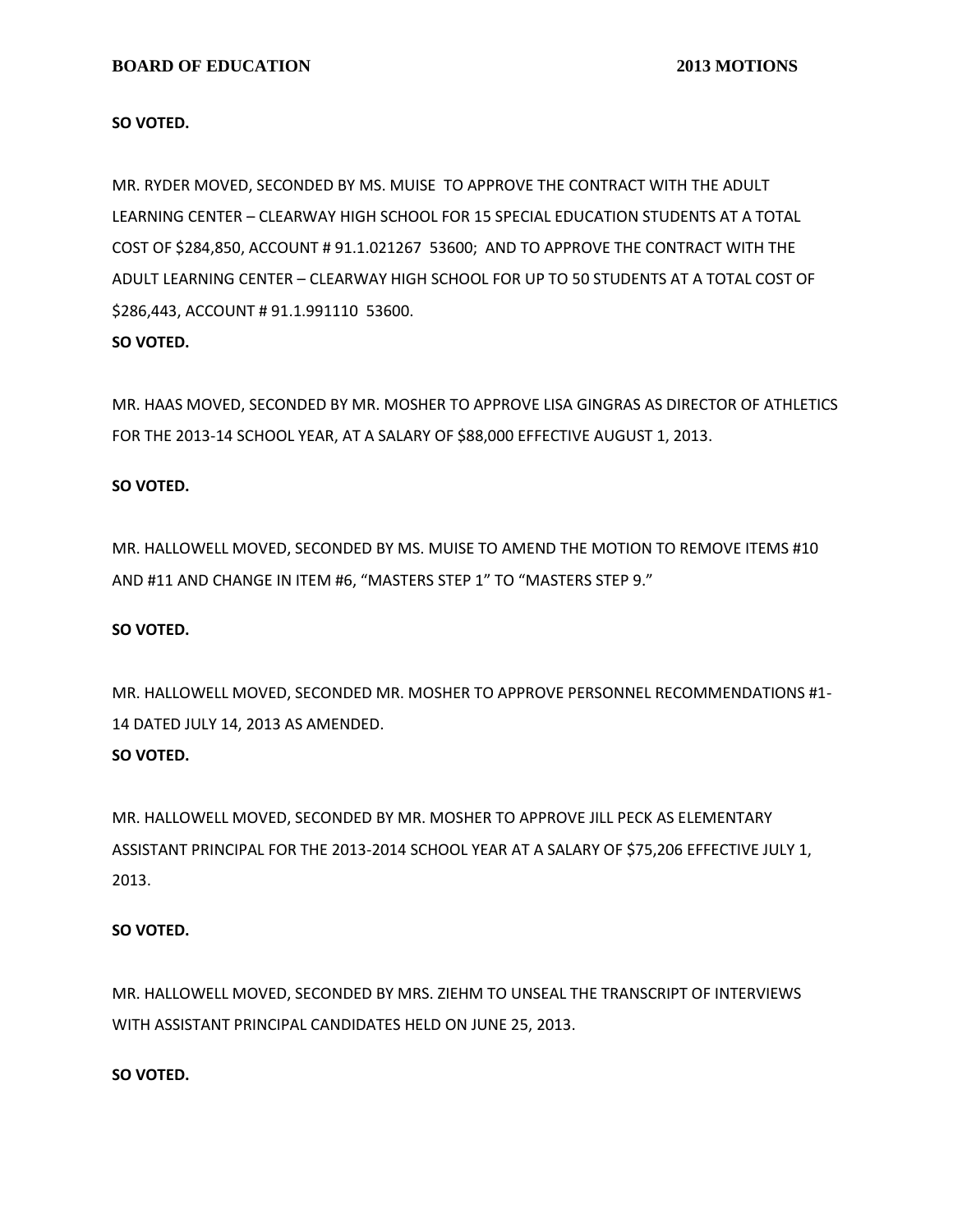MR. HALLOWELL MOVED, SECONDED BY MS. MUISE, TO APPROVE NASHUA EDUCATION FOUNDATION GRANTS TO FOUR SCHOOLS.

**SO VOTED.**

#### **JUNE 26, 2013**

MR. HALLOWELL MOVED, SECONDED BY MR. VAUGHAN TO AMEND THE MOTION TO READ, "APPROVE THE PURCHASE OF 423 DESKTOP COMPUTERS FOR \$249,147 OF WHICH \$63,000 WILL UTILIZE FY13 FUNDS, AND 56 MONITORS FOR \$5,320 FROM COMPUTER HUT; AND ONE 6509 SWITCH FOR \$91,023.18 FROM CISCO, FOR A TOTAL OF \$345,490.18, ACCOUNT #91.1.992225 71221."

# **SO VOTED.**

MR. RYDER MOVED, SECONDED BY MRS. ZIEHM TO APPROVE THE PURCHASE OF 423 DESKTOP COMPUTERS FOR \$249,147 OF WHICH \$63,000 WILL UTILIZE FY13 FUNDS, AND 56 MONITORS FOR \$5,320 FROM COMPUTER HUT; AND ONE 6509 SWITCH FOR \$91,023.18 FROM CISCO, FOR A TOTAL OF \$345,490.18, ACCOUNT #91.1.992225 71221.

# **SO VOTED.**

MR. RYDER MOVED, SECONDED BY MRS. ZIEHM TO APPROVE THE CONTRACT WITH THERESA BOLICK, PH.D., FOR SPECIAL NEEDS SERVICES, AT A COST NOT TO EXCEED \$30,000, ACCOUNT #91.03954.022190 53628.

#### **SO VOTED.**

MR. RYDER MOVED, SECONDED BY MRS. ZIEHM TO APPROVE THE CONTRACT WITH THE CARROLL CENTER FOR THE BLIND, AT A COST NOT TO EXCEED \$30,000, ACCOUNT #91.03954.022190 53628.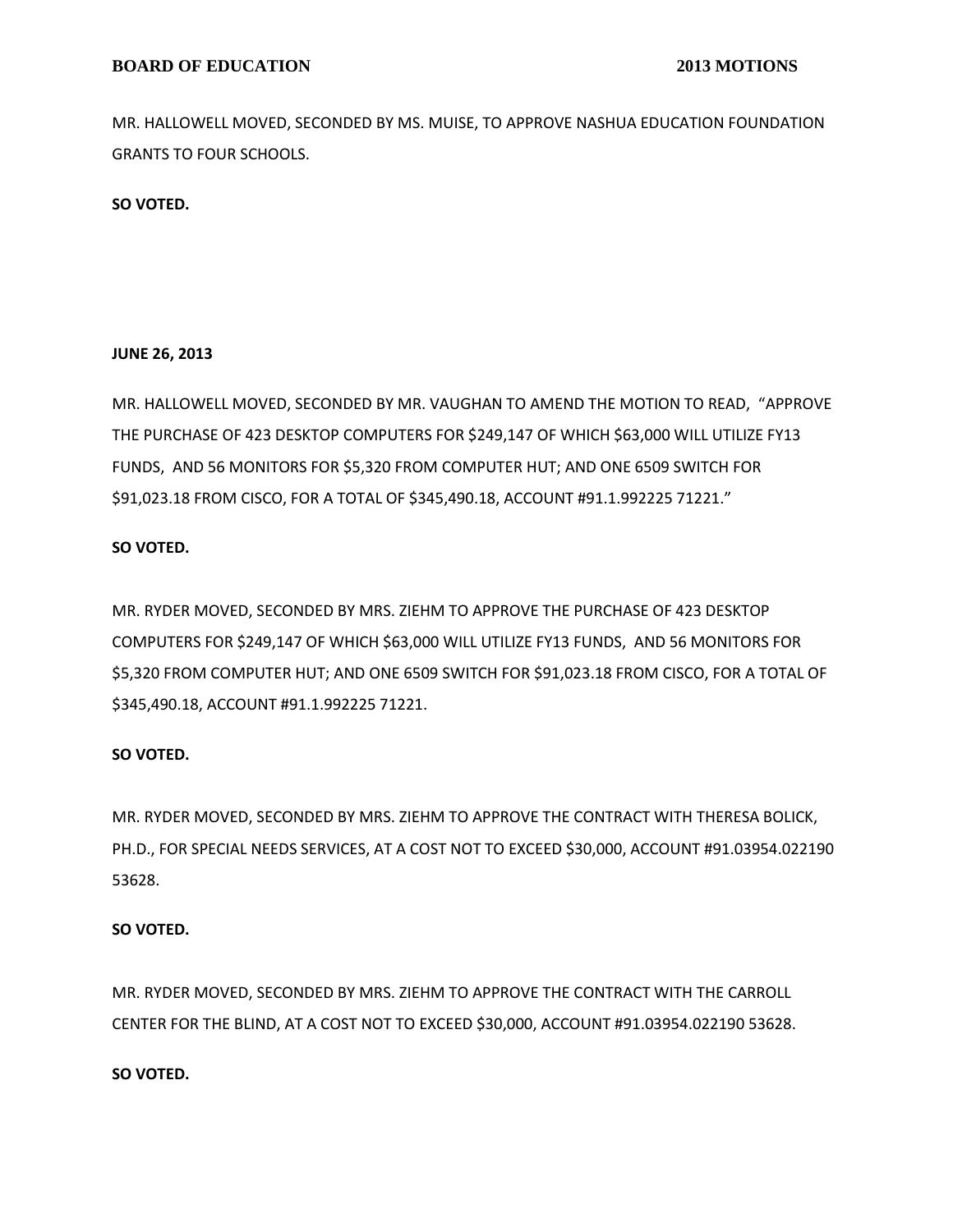MR. RYDER MOVED, SECONDED BY MRS. ZIEHM TO APPROVE THE CONTRACT WITH ABC THERAPY FOR PHYSICAL THERAPY SERVICES, AT A COST NOT TO EXCEED \$141,329, ACCOUNT #91.1.022160 53614.

# **SO VOTED.**

MR. RYDER MOVED, SECONDED BY MRS. ZIEHM TO APPROVE THE CONTRACT WITH CLARK ASSOCIATES FOR OCCUPATIONAL THERAPY SERVICES, AT A COST NOT TO EXCEED \$668,114, ACCOUNT #91.1.022160 53614.

### **SO VOTED.**

MR. RYDER MOVED, SECONDED BY MRS. ZIEHM TO APPROVE THE CONTRACT WITH NEW ENGLAND SPORTS FLOOR TO REFINISH WOOD FLOORS IN SCHOOL GYMNASIUMS AND CAFETERIAS, IN THE AMOUNT OF \$36,408, ACCOUNT #91.1.222620 53628.

### **SO VOTED.**

MR. RYDER MOVED, SECONDED BY MRS. ZIEHM TO APPROVE THE PURCHASE OF A CARGO VAN AT A COST OF \$25,987, THROUGH GRAPPONE FORD USING STATE OF NEW HAMPSHIRE PRICING. ACCOUNT # 91.1.222620.81500 (VEHICLES).

# **SO VOTED.**

MR. HAAS MOVED, SECONDED BY MR. HALLOWELL TO APPROVE ADAM ROZUMEK AS DIRECTOR OF ADULT AND COMMUNITY EDUCATION FOR THE 2013-14 SCHOOL YEAR, AT A SALARY OF \$80,000, EFFECTIVE JULY 1, 2013.

**SO VOTED BY ROLL CALL**. (6-2; Nay: Mr. Ryder, Mrs. Ziehm)

MR. RYDER MOVED, SECONDED BY MR. HALLOWELL TO APPROVE THE JOB DESCRIPTION FOR THE TITLE I OFFICE MANAGER.

#### **SO VOTED.**

MR. HALLOWELL MOVED, SECONDED BY MRS. ZIEHM TO AMEND THE MOTION TO READ, "APPROVE THE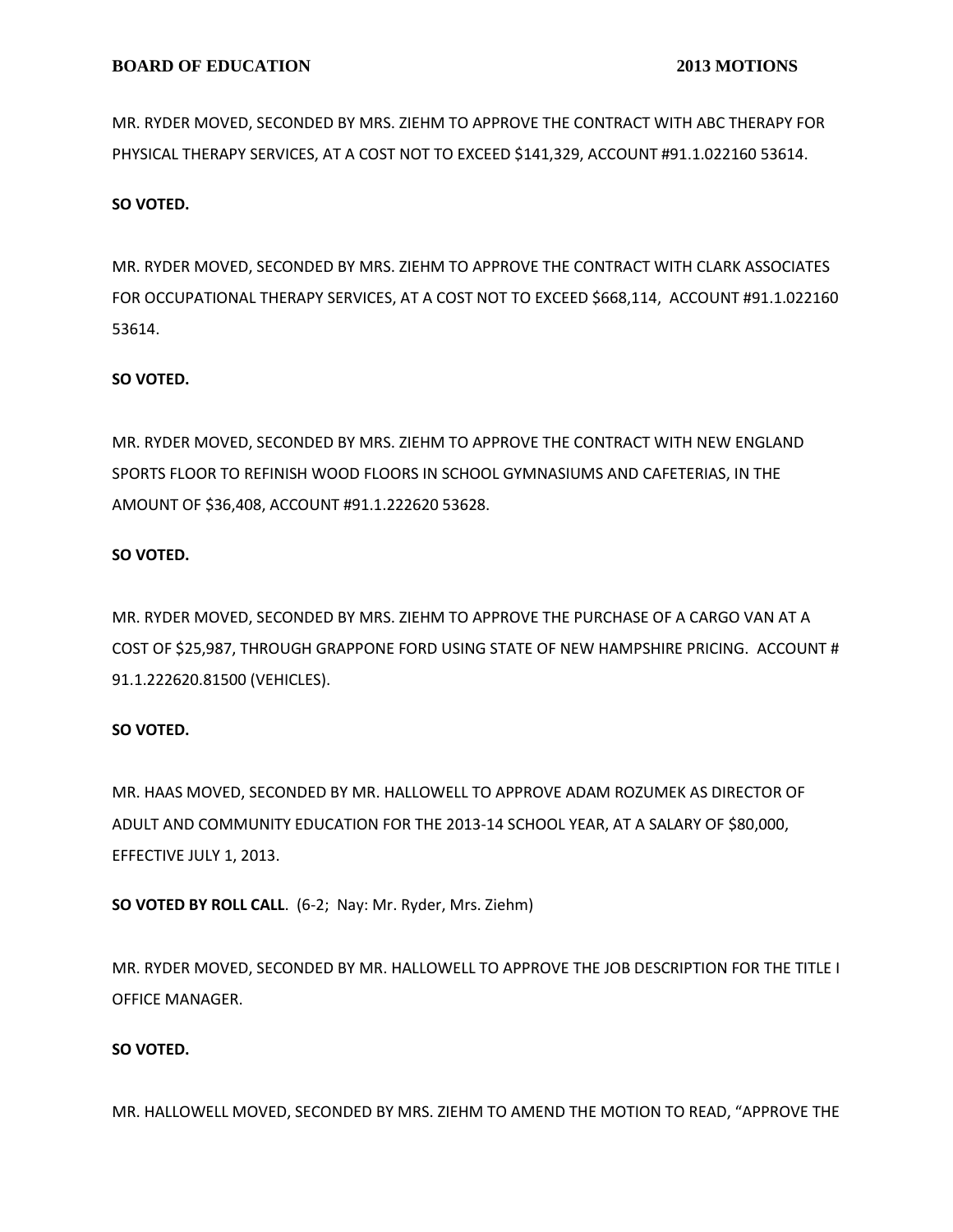IN-HOUSE SUSPENSION POSITION FOR ELM STREET MIDDLE SCHOOL, AND REMOVE 3 PARAEDUCATOR POSITIONS FROM ELM STREET."

### **SO VOTED.**

APPROVE THE IN-HOUSE SUSPENSION POSITION FOR ELM STREET MIDDLE SCHOOL, AND REMOVE 3 PARAEDUCATOR POSITIONS FROM ELM STREET.

### **SO VOTED.**

MR. HAAS MOVED, SECONDED BY MRS. ZIEHM TO APPROVE THE PERSONNEL RECOMMENDATIONS DATED JUNE 25, 2013, ITEMS 1-3.

### **SO VOTED.**

MRS. ZIEHM MOVED, SECONDED BY MR. RYDER TO AMEND THE MOTION, TO DIVIDE THE MOTION INTO TWO PARTS; ONE TO ELECT THE INDIVIDUAL AND THE OTHER TO APPROVE THE RECOMMENDED SALARY.

**Motion Fails.** (4-4; Yes: Mr. Ryder, Ms. Van Twuyver, Mrs. Ziehm, Dr. Murotake)

MR. HAAS MOVED, SECONDED BY MR. HALLOWELL TO ELECT IAN ATWELL, ASSISTANT PRINCIPAL, ELM STREET MIDDLE SCHOOL, FOR THE 2013-14 SCHOOL YEAR, AT A SALARY OF \$80,000, EFFECTIVE JULY 1, 2013.

**SO VOTED BY ROLL CALL.** (6-2; Nay: Mr. Ryder, Mrs. Ziehm)

MR. HAAS MOVED, SECONDED BY MRS. ZIEHM ELECT JACQUELINE OKONAK, ELEMENTARY ASSISTANT PRINCIPAL, FOR THE 2013-14 SCHOOL YEAR, AT A SALARY OF \$73,000, AT A SCHOOL TO BE DETERMINED, EFFECTIVE JULY 1, 2013.

#### **SO VOTED.**

MR. HAAS MOVED, SECONDED BY MR. HALLOWELL TO ELECT MARIE ALSUP, ELEMENTARY ASSISTANT PRINCIPAL, FOR THE 2013-14 SCHOOL YEAR, AT A SCHOOL TO BE DETERMINED, AT A SALARY OF \$73,000, EFFECTIVE JULY 1, 2013.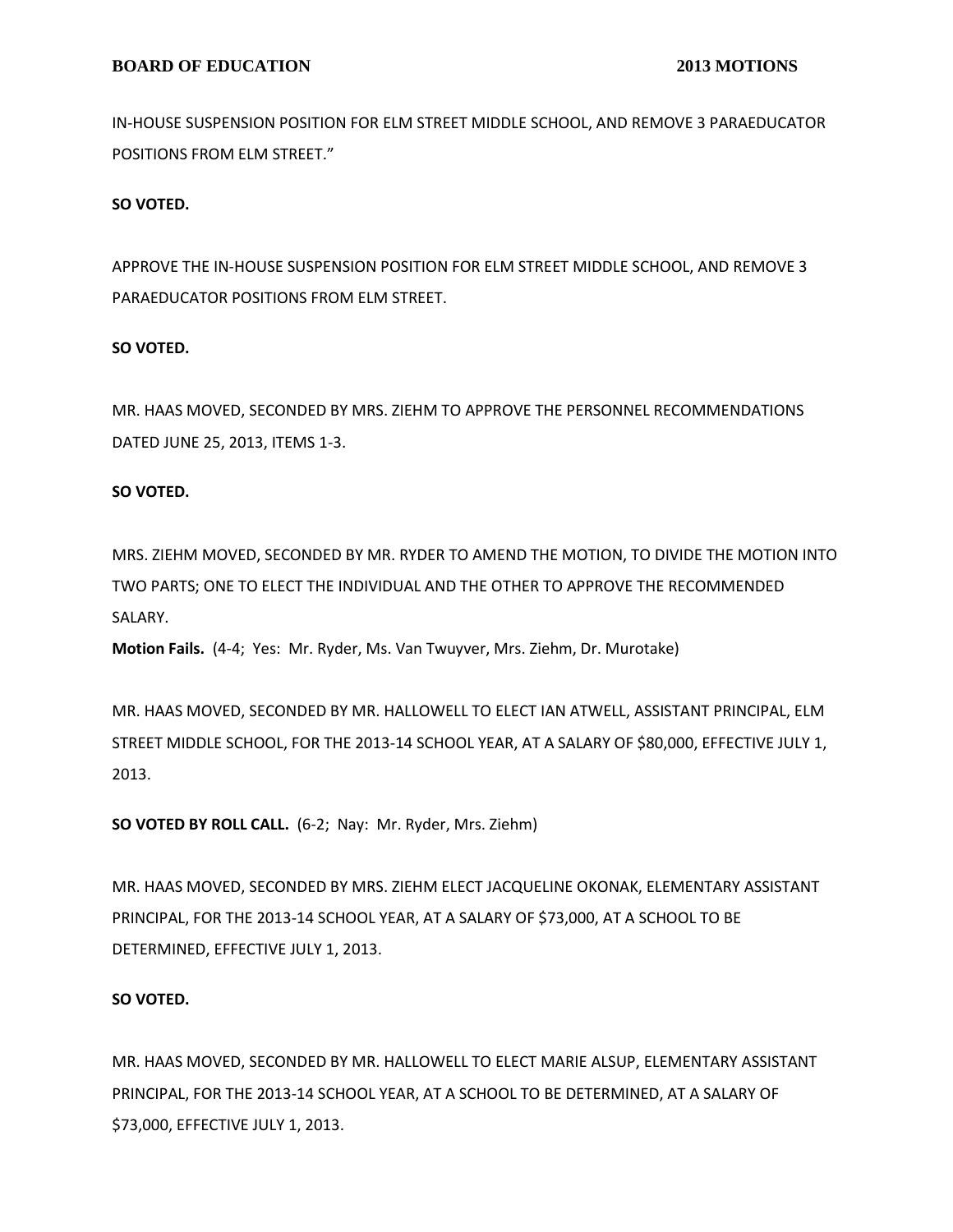# **SO VOTED BY ROLL CALL.** (Nays: Mr. Ryder, Mrs. Ziehm, Dr. Murotake)

MR. HASS MOVED, SECONDED BY MRS. ZIEHM TO ELECT GINA BERGSKAUG, ASSISTANT PRINCIPAL NHS NORTH, FOR THE 2013-14 SCHOOL YEAR, AT A SALARY OF \$82,215, EFFECTIVE JULY 1, 2013.

# **SO VOTED.**

# **JUNE 10, 2013**

MR. VAUGHAN MOVED, SECONDED BY MR. RYDER TO APPROVE POLICY JEB, AGE OF ENTRANCE, AS PRESENTED, AND TO ALLOW ADMINISTRATION TO EXTEND THE JUNE 1ST DEADLINE CONTAINED IN THAT POLICY FOR EARLY ADMISSION, AS APPROPRIATE, FOR THIS YEAR ONLY.

# **SO VOTED**.

MR. VAUGHAN MOVED, SECONDED BY MR. RYDER TO RESCIND POLICY 3210, ATTENDANCE.

# **SO VOTED**.

MR. VAUGHAN MOVED, SECONDED BY MR. RYDER TO APPROVE POLICY JF, ENROLLMENT, AS AMENDED.

# **SO VOTED**.

MRS. ZIEHM MOVED, SECONDED BY MR. HALLOWELL TO ACCEPT THE CHANGES TO THE PROFESSIONAL DEVELOPMENT MASTER PLAN, AS PRESENTED.

# **SO VOTED**.

MR. HAAS MOVED, SECONDED BY MS. MUISE TO APPROVE PERSONNEL RECOMMENDATIONS DATED JUNE 10, 2013, ITEMS #1-37.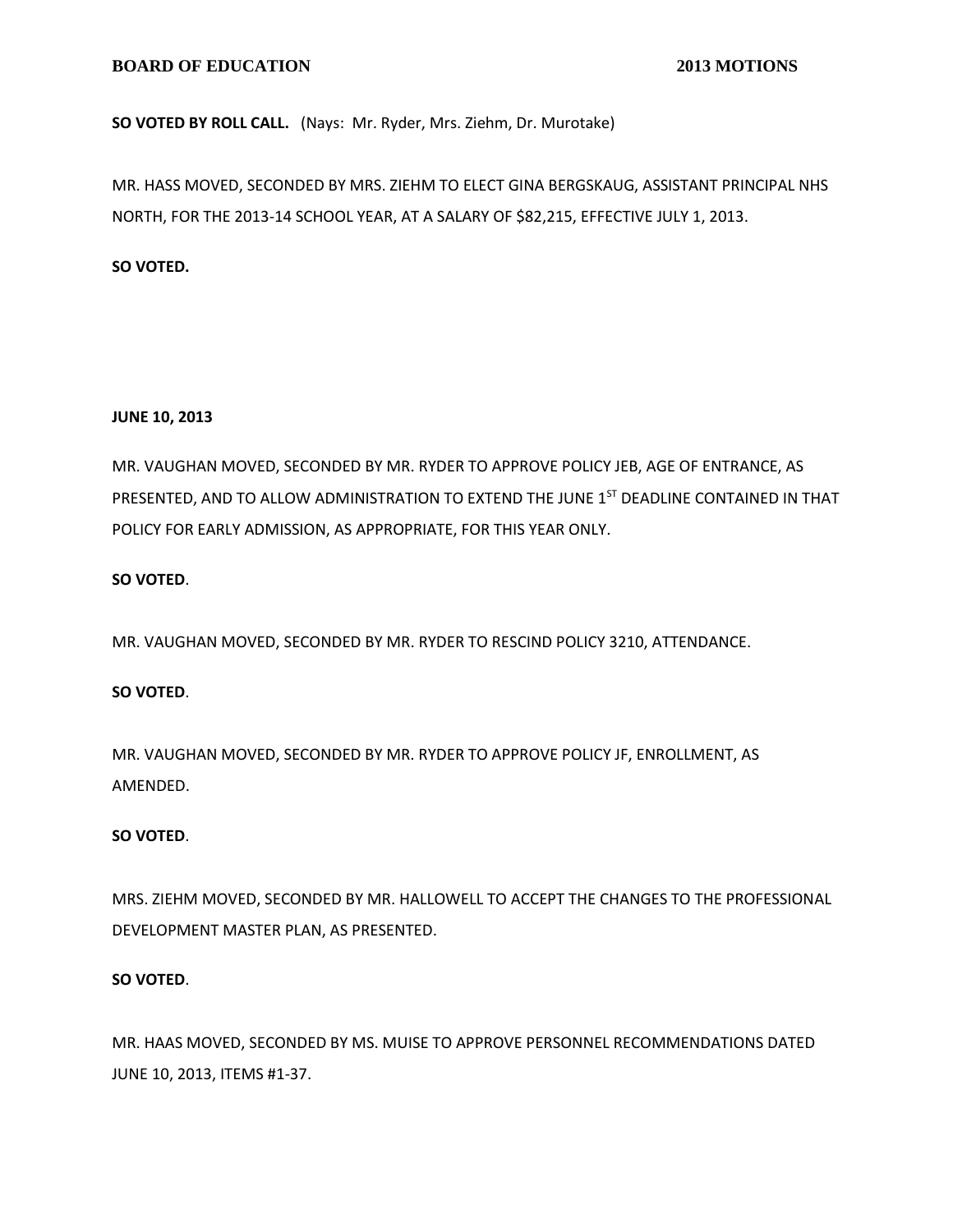### **BOARD OF EDUCATION** 2013 MOTIONS

#### **SO VOTED**.

MR. VAUGHAN MOVED, SECONDED BY MS. MUISE, THAT BOARD MEMBERS WHO WISH TO HAVE THEIR CONCERNS REGARDING CITY ORDINANCE O‐13‐043 REFERENCED IN A LIST FOR THE BOA, SEND THEM TO THE BOARD PRESIDENT IN A NOTE, FOR INCLUSION.

#### **SO VOTED**.

MR. HALLOWELL MOVED, SECONDED BY MS. MUISE TO AMEND, AND REMOVE THE 1<sup>ST</sup> SENTENCE IN SECTION THREE ON BASE SALARY.

### **SO VOTED**.

MR. HALLOWELL MOVED, SECONDED BY MR. MOSHER TO APPROVE THE SUPERINTENDENT'S CONTRACT TO COVER JULY 1, 2013 TO JUNE 30, 2015**.**

**SO VOTED BY ROLL CALL.** (5-2; Nay: Mr. Ryder, Mrs. Ziehm)

MR. HALLOWELL MOVED, SECONDED BY MR. MOSHER TO APPROVE THE PARTICIPATION IN AN i3 / CSSR GRANT PROPOSAL.

## **SO VOTED**.

MR. HALLOWELL MOVED, SECONDED BY MS. MUISE TO APPROVE THE APPROPRIATION LEGISLATION FOR THE CTE TUITION FUNDS.

#### **SO VOTED**.

**MAY 28, 2013**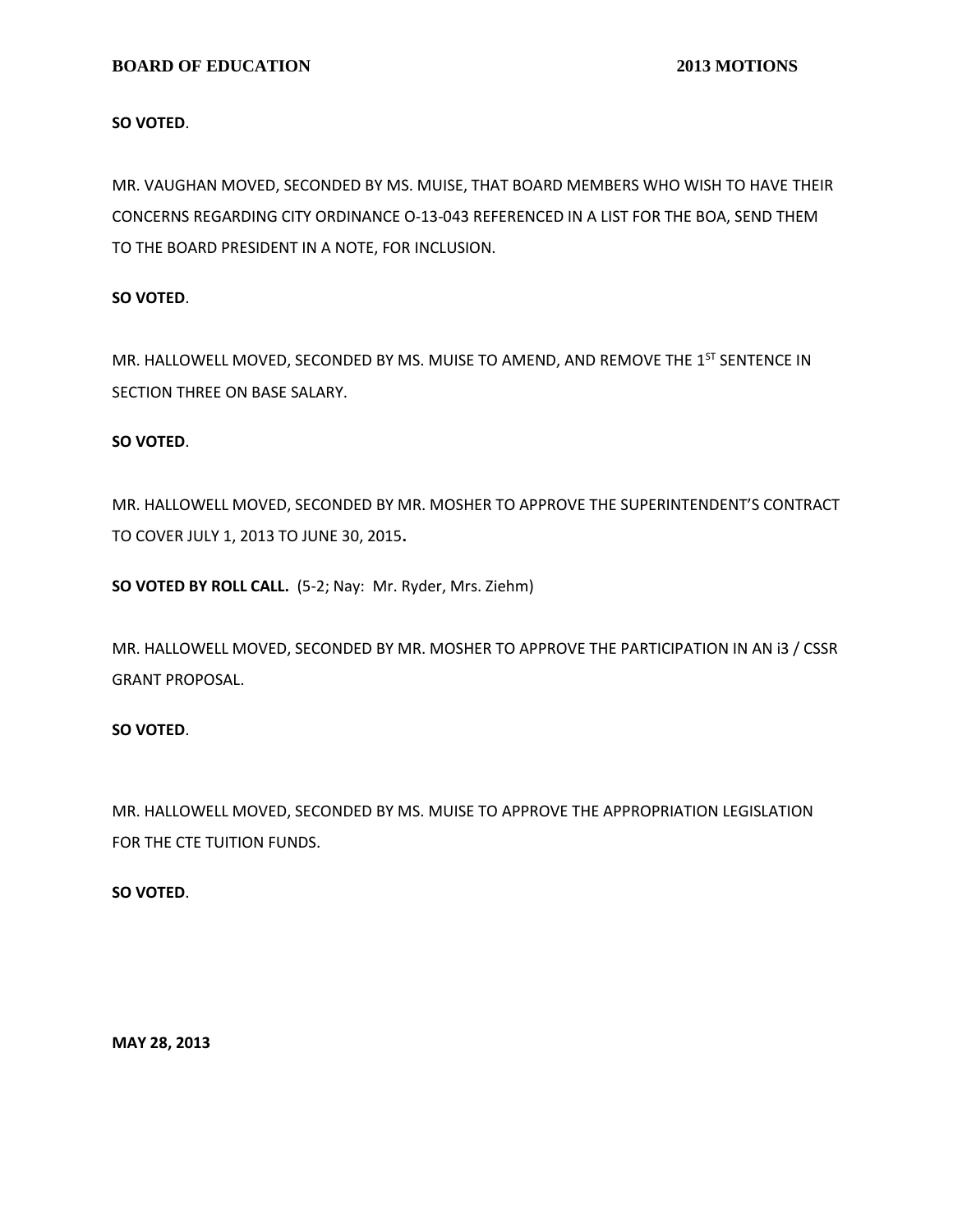MR. RYDER MOVED, SECONDED MS. VAN TWUYVER TO APPROVE THE CONTRACT WITH PERFORMANCE REHAB, INC. TO PROVIDE ATHLETIC TRAINING SERVICES, IN THE AMOUNT OF \$54,240 FOR THE 2013-14 SCHOOL YEAR, ACCOUNT # 91.1. 03/041408 53628.

## **SO VOTED.**

MR. RYDER MOVED, SECONDED BY MS. VAN TWUYVER TO APPROVE THE CONTRACT WITH MULTI-STATE BILLING TO PROVIDE MEDICAID BILLING AND CONSULTING SERVICES AT A FEE OF 8% OF THE INVOICE AMOUNT, ACCOUNT # 91.1.022332 53628.

#### **SO VOTED.**

MR. VAUGHAN MOVED, SECONDED BY MS. VAN TWUYVER TO APPROVE POPPS #4222 AS AMENDED, AND RENAME IT TO JLCAI, EYE CLINICS.

# **SO VOTED.**

MR. HALLOWELL MOVED, SECONDED BY MS. VAN TWUYVER TO APPROVE CHERRIE FULTON, DIRECTOR OF TITLE I SERVICES, EFFECTIVE JULY 1, 2013.

#### **SO VOTED.**

MR. HALLOWELL MOVED, SECONDED BY MS. VAN TWUYVER TO APPROVE THE SALARY FOR THE DIRECTOR OF TITLE I SERVICES AT \$82,000, EFFECTIVE JULY 1, 2013.

#### **SO VOTED.**

MR. HALLOWELL MOVED, SECONDED BY MS. VAN TWUYVER TO APPROVE THE NON-AFFILIATED EMPLOYEES HANDBOOK AS AMENDED. **SO VOTED.**

MR. HALLOWELL MOVED, SECONDED BY MRS. ZIEHM THAT THE MEMBERS OF THE THREE PERSON AD HOC "GOALS & OBJECTIVES" COMMITTEE BE: MS. VAN TWUYVER (CHAIR), MR. VAUGHAN, MS. MUISE, AND MR. RYDER AS ALTERNATE.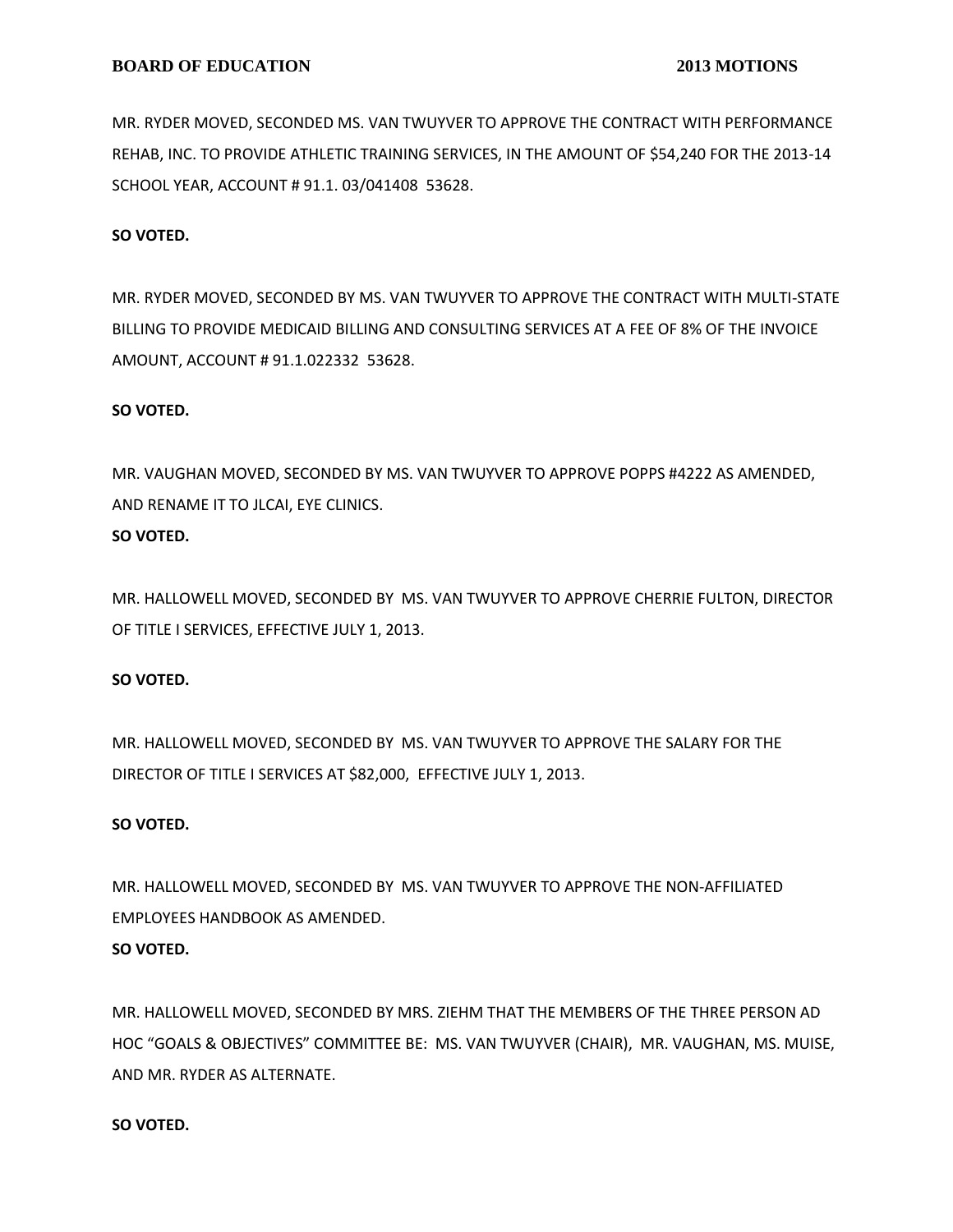### **MAY 13, 2013**

MR. VAUGHAN MOVED, SECONDED BY MR. HALLOWELL TO ADD TWO UNASSIGNED ELEMENTARY SCHOOL TEACHERS, AT A TOTAL COST OF \$90,000 TO OUR FY2014 OPERATING BUDGET, IN ANTICIPATION OF THE MAYOR REDUCING DEFERRED MAINTENANCE FOR FY2014 FROM \$300,000 TO \$200,000.

# **SO VOTED.**

MR. VAUGHAN MOVED, SECONDED BY MS. VAN TWUYVER TO APPROVE THE FY2014 PROJECTED REVENUE OF \$39,643,863, AS PRESENTED EARLIER TONIGHT.

# **SO VOTED.**

MR. HALLOWELL MOVED, SECONDED BY MR. VAUGHAN TO AMEND THE MOTION, TO CHANGE THE "NOT TO EXCEED NUMBER" TO \$1,966.953; CHANGE THE REMAINDER TO BE \$64,266; AND CHANGE THE TOTAL FUNDING TO BE \$2,016.953.

# **SO VOTED.**

MR. RYDER MOVED, SECONDED BY MR. VAUGHAN TO AWARD THE ACCESS CONTROL SYSTEM INSTALLATION CONTRACT TO SECURADYNE OF WILMINGTON, MA, IN THE AMOUNT NOT TO EXCEED \$1,966.953. FUNDING OF \$1,902,687 TO COME FROM ACCOUNT # 91.5800.994600, WITH THE REMAINDER (\$64,266) TO COME FROM ACCOUNT # 91.1001.994600 (DEFERRED MAINTENANCE). ADDITIONALLY, A 2.5% CONTINGENCY (\$50,000) FROM DEFERRED MAINTENANCE IS TO BE HELD IN RESERVE, RESULTING IN A TOTAL FUNDING OF \$2,016,953.

# **SO VOTED BY ROLL CALL. (8-0)**

MR. RYDER MOVED, SECONDED BY MR. MOSHER TO AWARD THE RE-TUBING OF TWO BOILERS TO DILLON BOILER SERVICES COMPANY, IN THE AMOUNT OF \$37,000, ACCOUNT #91.1001.994600 (DEFERRED MAINTENANCE).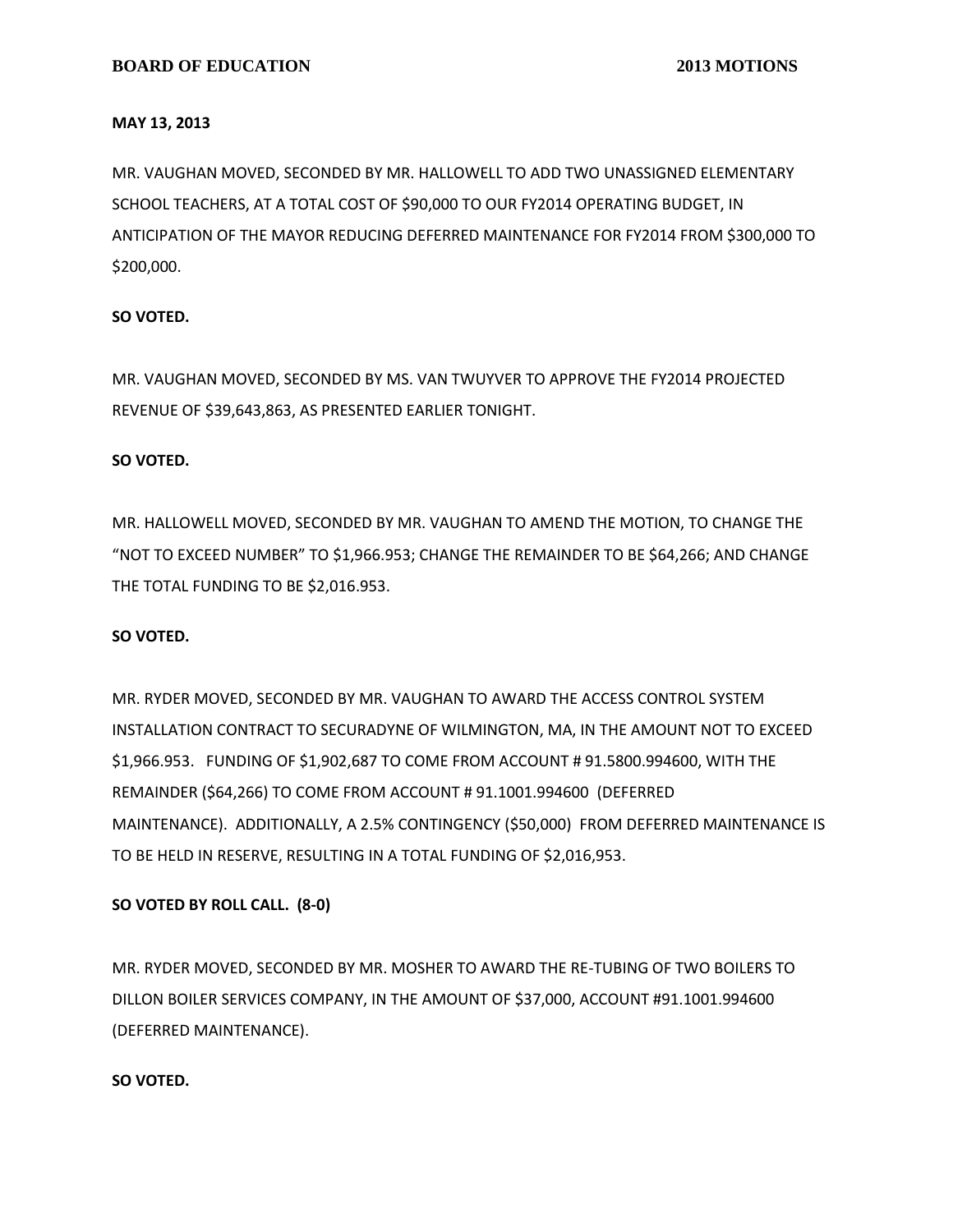MR. RYDER MOVED, SECONDED BY MS. VAN TWUYVER TO APPROVE PLANETERIA TO RE-DESIGN THE NASHUA SCHOOL DISTRICT WEBSITE AT A COST OF \$49,881 WITH \$30,000 COMING FROM ACCOUNT #91.1.992225 71228 (COMPUTER SOFTWARE) AND A TRANSFER OF \$20,000 FROM ACCOUNT #91.9.992225 (NATURAL GAS).

### **SO VOTED.**

MR. HAAS MOVED, SECONDED BY MS. MUISE TO APPROVE AMY CASSIDY, FOOD SERVICE DIRECTOR, FOR THE 2013-14 SCHOOL YEAR, EFFECTIVE JULY 15, 2013, AT AN ANNUAL SALARY OF \$74,200.

#### **SO VOTED.**

MR. HAS MOVED, SECONDED BY MS. MUISE TO APPROVE MICHAEL FREDERICKSEN, PRINCIPAL, ELM STREET MIDDLE SCHOOL, FOR THE 2013-14 SCHOOL YEAR, EFFECTIVE JULY 1, 2013, AT A SALARY OF \$94,395.

#### **SO VOTED.**

MR. VAUGHAN MOVED, SECONDED BY MS. VAN TWUYVER THAT A COMMITTEE OF FOUR BOARD MEMBERS AND ONE ALTERNATE, BE FORMED TO RECOMMEND DISTRICT GOALS AND OBJECTIVES FOR BOTH THE NEXT YEAR AND THE NEXT THREE YEARS. THE COMMITTEE SHALL DELIVER DRAFT RECOMMENDATIONS ON OR BEFORE AUGUST 31, 2013 AND A FINAL SET OF RECOMMENDATIONS ON OR BEFORE SEPTEMBER 30, 2013.

## **SO VOTED.**

#### **APRIL 17, 2013**

MR. RYDER MOVED, SECONDED BY MS. MUISE to award the track and tennis court rehabilitation to Field Turf for a total project cost of \$1,172,419.98; Funds to come from the school capital reserve, Account #91.7073.994000.81200.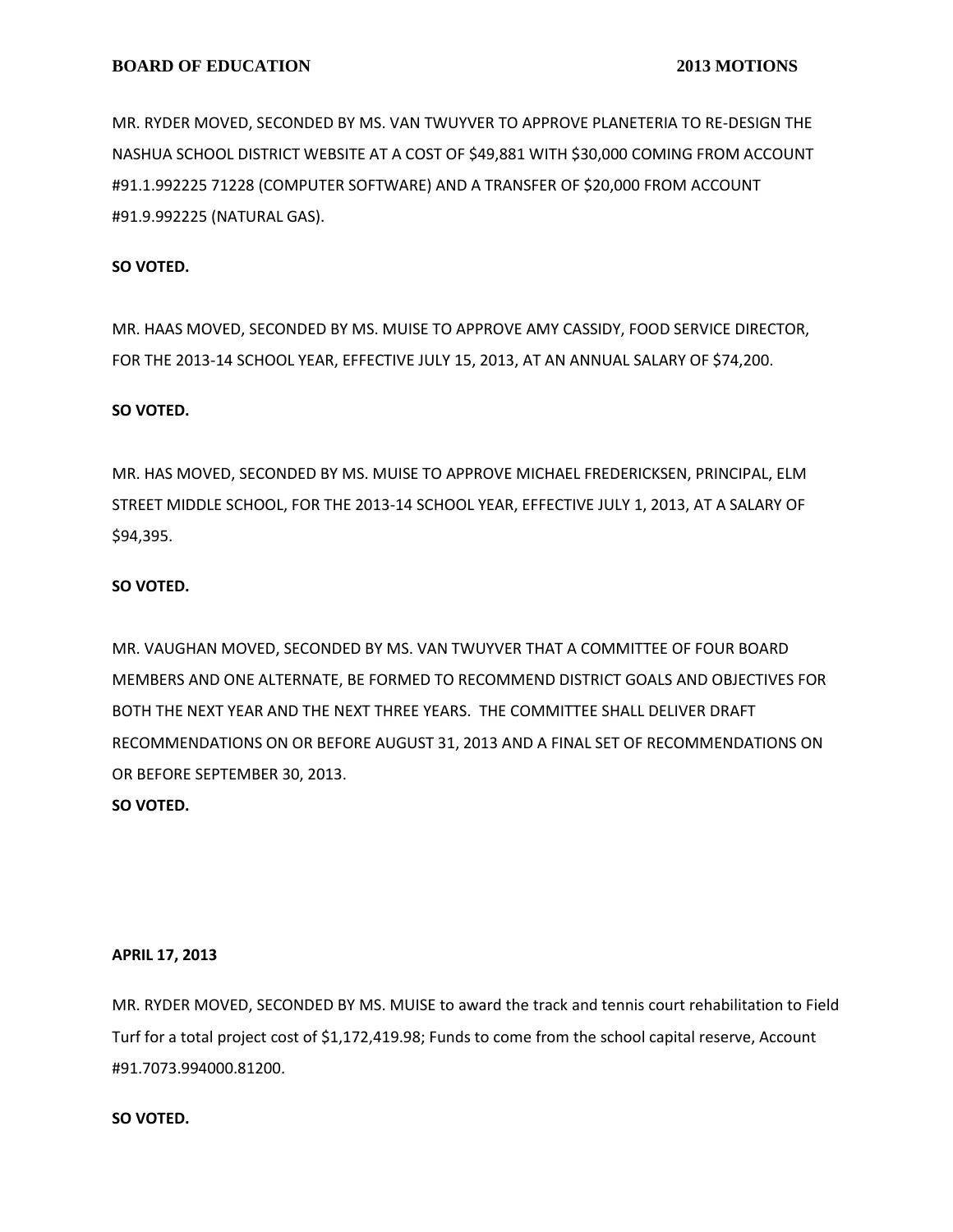MR. RYDER MOVED, SECONDED BY MS. MUISE TO APPROVE THE PURCHASE OF 240 LAPTOP COMPUTERS, 10 DESKTOP COMPUTERS, 110 APPLE IPADS WITH COVERS, AND 14 STORAGE CARTS, FOR A TOTAL OF \$41,329, CHARGED TO THE IDEA GRANT, ACCOUNT #91.3800.021210 71221. **SO VOTED.**

MR. RYDER MOVED, SECONDED BY MS. MUISE TO APPROVE THE PURCHASE OF A 2013 FORD ESCAPE FROM GRAPPONE AUTOMOTIVE AT A PURCHASE OF \$19,868, TO BE USED FOR THE DRIVER'S EDUCATION COURSE, ACCOUNT #91.2201.041490 81500.

### **SO VOTED.**

MR. RYDER MOVED, SECONDED BY MS. MUISE TO APPROVE A CONTRACT WITH THE FIRST CHURCH FOR RENTAL SPACE FOR TITLE I NURSERY SCHOOL CLASSROOMS AT A COST OF \$44,292, ACCOUNT #91.3800.231249 54807.

**SO VOTED.** (*Mr. Haas abstained*)

MR. RYDER MOVED, SECONDED BY MS. VAN TWUYVER TO AMEND THE MOTION TO REMOVE THE SALARY FROM THIS MOTION, AND VOTE ON THE SALARY IN A SEPARATE MOTION.

**SO VOTED.** (5-4)

MR. HAAS MOVED, SECONDED BY MS. MUISE TO ELECT KAREN CREBASE, ASSISTANT SUPERINTENDENT, CURRICULUM & EVALUATION, FOR THE 2013-14 SCHOOL YEAR, EFFECTIVE JULY 1, 2013.

# **SO VOTED BY ROLL CALL** (9-0).

MR. RYDER MOVED, SECONDED BY MRS. ZIEHM TO AMEND THE MOTION BY CHANGING THE SALARY TO \$95,000 FOR THE FIRST YEAR.

**Motion Fails by roll call vote**. (4-5; Yes: Mr. Ryder, Ms. Van Twuyver, Dr. Murotake, Mrs. Ziehm)

MR. HAAS MOVED, SECONDED BY MS. MUISE TO APPROVE A SALARY OF \$105,000 FOR KAREN CREBASE, AS ASSISTANT SUPERINTENDENT, CURRICULUM AND EVALUATION, FOR THE 2013-14 SCHOOL YEAR, EFFECTIVE JULY 1, 2013.

**SO VOTED BY ROLL CALL**. (5-4; Nay: Mr. Ryder, Ms. Van Twuyver, Dr. Murotake, Mrs. Ziehm)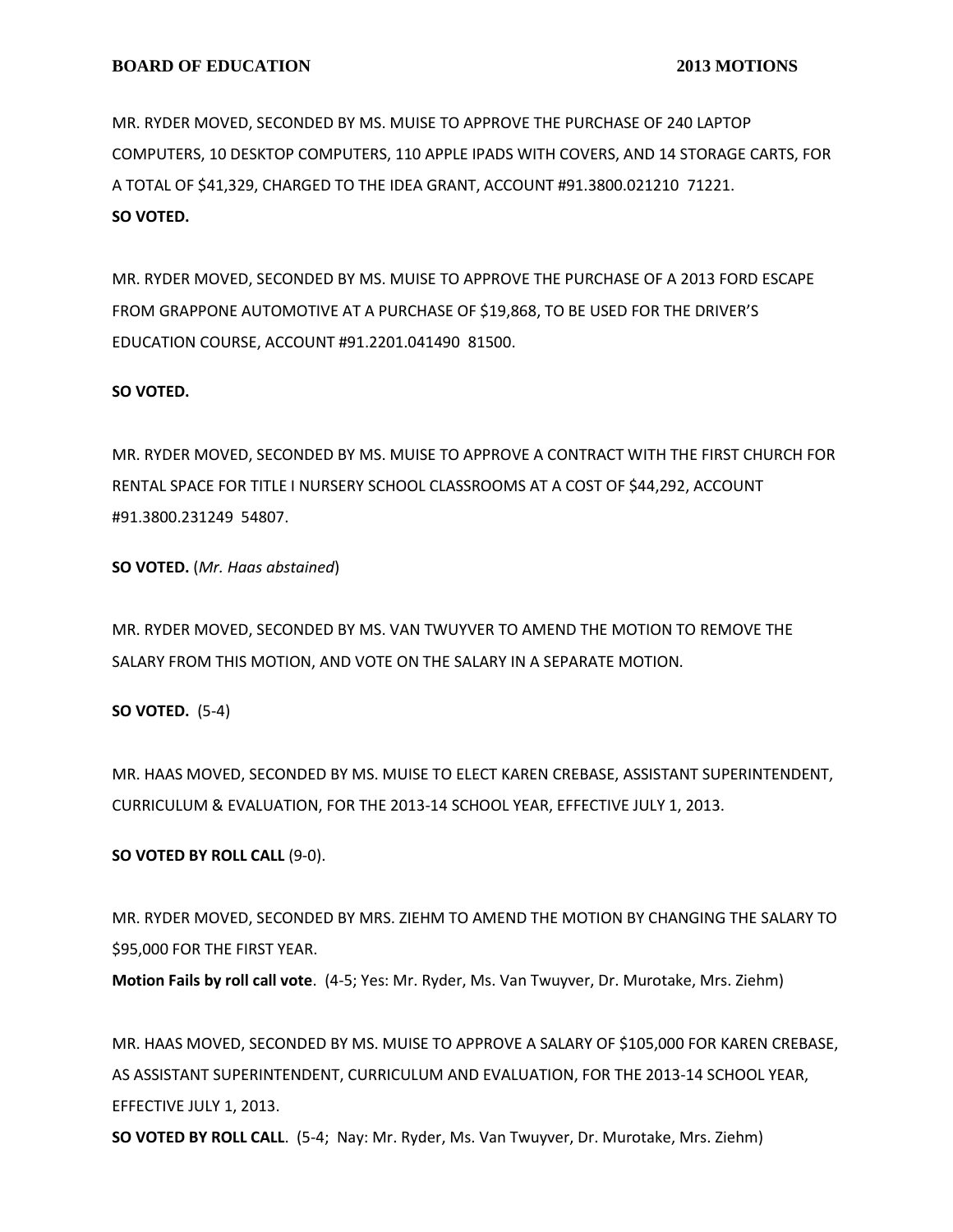MR. HALLOWELL MOVED, SECONDED BY MS. MUISE TO APPROVE A \$500 DONATION FROM EXXON MOBIL CORPORATION TO DR. CRISP ELEMENTARY SCHOOL.

# **SO VOTED.**

MR. HALLOWELL MOVED, SECONDED BY MS. MUISE TO APPROVE A \$350 DONATION FROM INTEGRATED PAPER RECYCLERS, LLC TO THE 21<sup>ST</sup> CENTURY EXTENDED DAY PROGRAM.

# **SO VOTED.**

# **APRIL 8, 2013**

MR. VAUGHAN MOVED, SECONDED BY MRS. ZIEHM TO PREPARE AN RFP FOR BROAD STREET SCHOOL RENOVATIONS AND REFER THE PROJECT TO THE JSSBC.

**SO VOTED BY ROLL CALL.** (9-0)

MRS. ZIEHM MOVED, SECONDED BY MR. VAUGHAN TO APPROVE A DONATION OF \$6,841.22 FROM THE NEW HAMPSHIRE GRAPHIC ARTS ASSOCIATION TO THE NASHUA TECHNOLOGY CENTER PRINTING PROGRAM AT NHS NORTH.

# **SO VOTED.**

MR. VAUGHAN MOVED, SECONDED BY MR. MOSHER TO REPLACE THE JOB DESCRIPTION (DIRECTOR OF TITLE I SERVICES & DISTRICT IMPROVEMENT PLAN) WITH THE REVISED VERSION DATED APRIL 3, 2013.

# **SO VOTED.**

MR. HAAS MOVED, SECONDED BY MR. HALLOWELL TO APPROVE THE NEW JOB DESCRIPTION FOR THE DIRECTOR OF TITLE I SERVICES & DISTRICT IMPROVEMENT PLAN.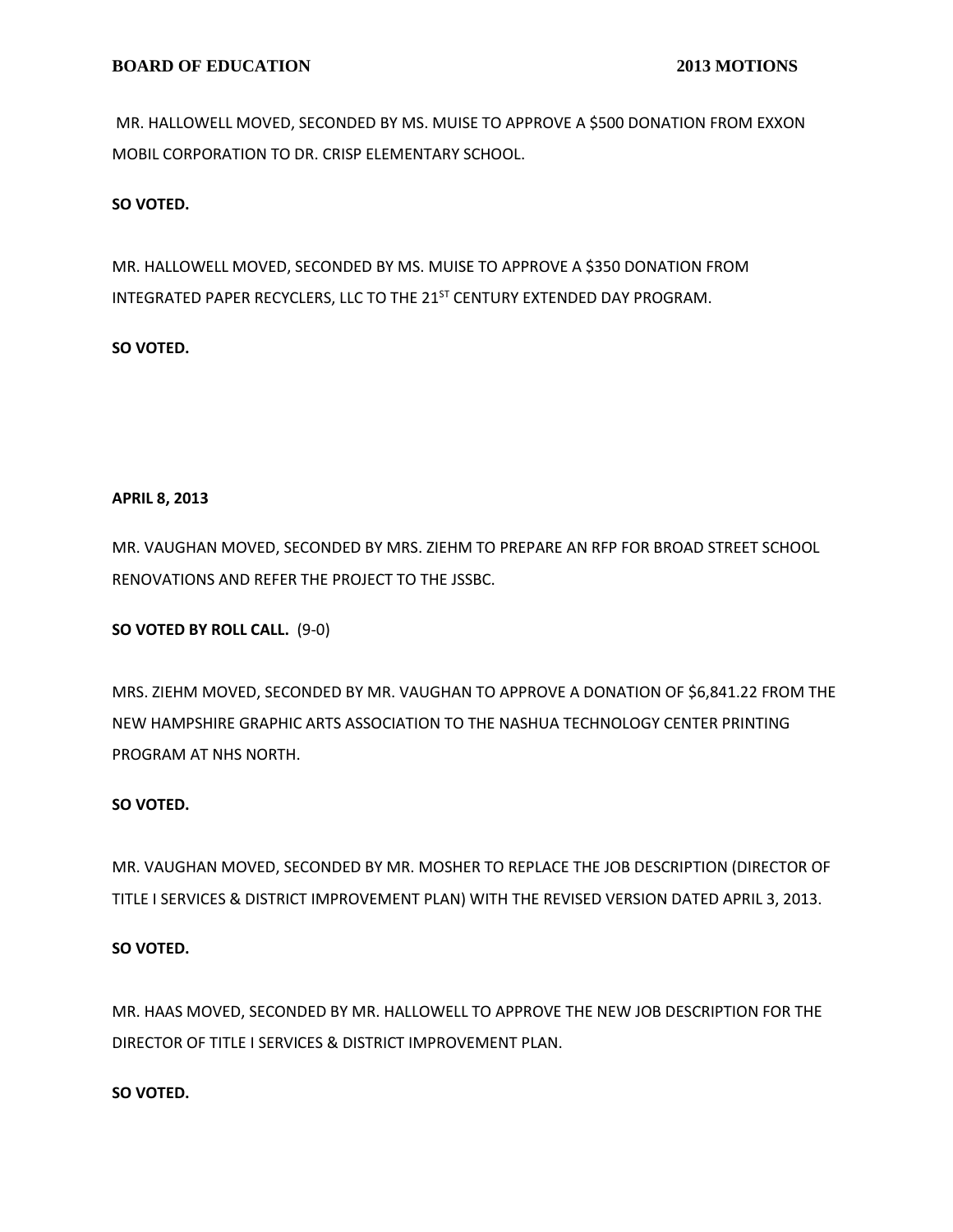### **MARCH 26, 2013**

MR. VAUGHAN MOVED, SECONDED BY MS. VAN TWUYVER TO APPROVE THE SUPERINTENDENT'S FY2014 BUDGET AS AMENDED, IN THE AMOUNT OF \$97,349,345.02, AN INCREASE OF 1.71%.

**SO VOTED BY ROLL CALL.** (7-2, Nay: Mr. Ryder, Dr. Murotake)

### **MARCH 25, 2013**

MR. RYDER MOVED, SECONDED BY MS. MUISE To approve a telecommunications contract with FairPoint, at a monthly cost of \$4,203 plus long-distance costs at \$.039 per minute.

### **SO VOTED.**

MR. RYDER MOVED, SECONDED BY MS. MUISE To approve altering the land at Ledge Street School to build an outdoor classroom, sponsored by *The Big Day of Serving* at no cost to the Nashua School District.

# **SO VOTED.**

MR. RYDER MOVED, SECONDED BY MS. MUISE To approve completing Phase 3 paving at Elm Street Middle School by Hudson Paving, for an amount not to exceed \$125,975 subject to a variable price of oil, funded from the School Capital Reserve Account # 91.5800.054600.

#### **SO VOTED.**

MR. HALLOWELL MOVED, SECONDED BY MS. MUISE TO AMEND THE MOTION TO CHANGE THE LINE THAT READS, "…ELEMENTARY PRINCIPAL SALARY PLAN" TO, "… SALARY TO BE DETERMINED SUBJECT TO QUALIFICATIONS."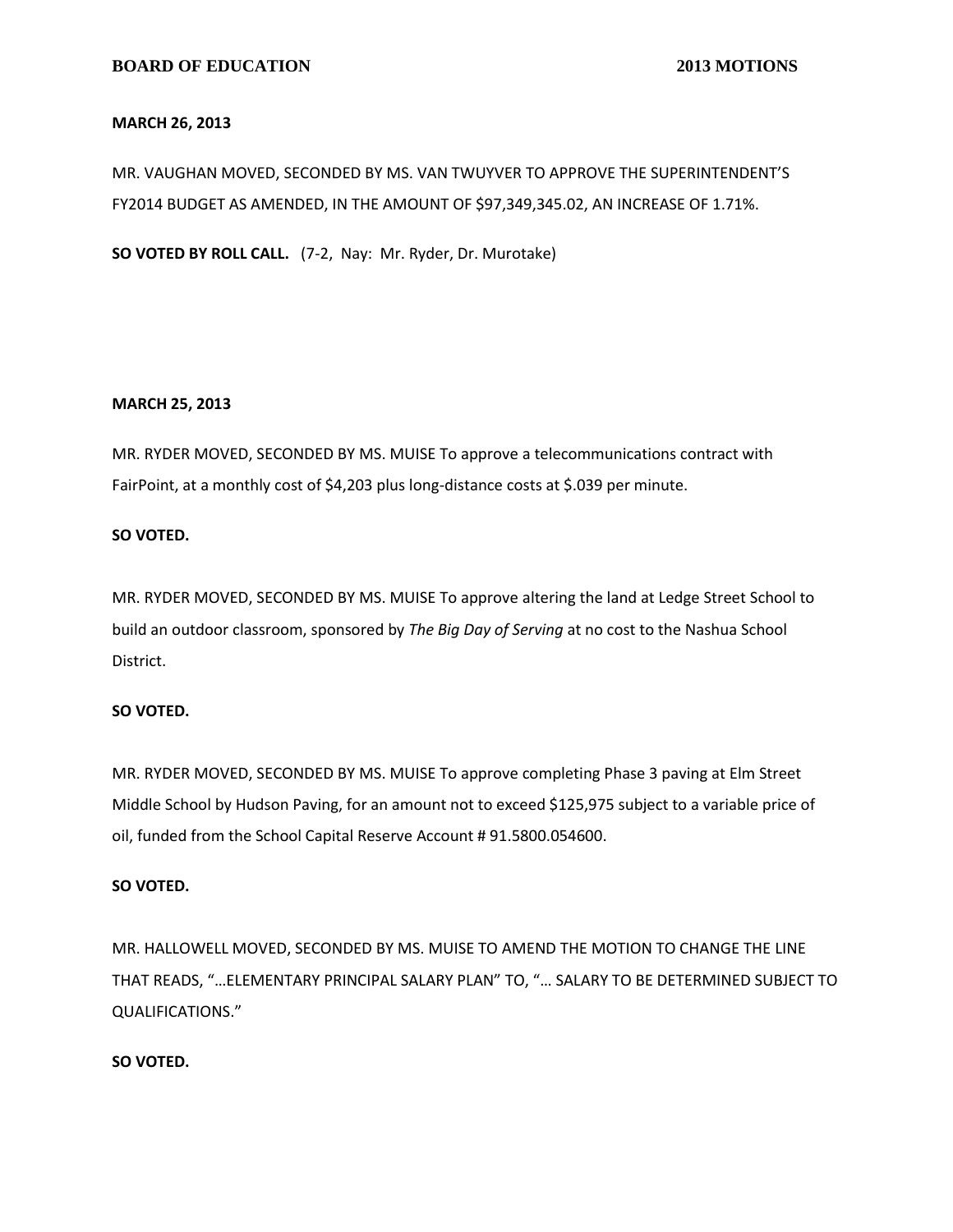*MR. HAAS MOVED, SECONDED BY MR. HALLOWELL TO APPROVE THE NEW JOB DESCRIPTION FOR THE DIRECTOR OF TITLE I SERVICES & DISTRICT IMPROVEMENT PLAN.*

# **Motion Tabled.**

MR. HAAS MOVED, SECONDED BY MS. MUISE TO APPROVE THE CHANGE IN STATUS FOR MICHELLE PAPANICOLAU FROM INTERIM CTE CO-DIRECTOR TO CTE CO-DIRECTOR, EFFECTIVE APRIL 1, 2013.

# **SO VOTED.**

MR. HALLOWELL MOVED, SECONDED BY MS. MUISE TO APPROVE THE SUPERINTENDENT REQUEST FOR OUT OF STATE TRAVEL TO ATTEND THE NELLIE MAY EDUCATION FOUNDATION'S "INVENTING THE FUTURE; LEARNING 2030" CONFERENCE.

# **SO VOTED.**

# **MARCH 11, 2013**

MS. VAN TWUYVER MOVED, SECONDED BY MS. MUISE TO ASK THE CURRICULUM & EVALUATION COMMITTEE TO CONSIDER THE POLICY ON RETENTION.

# **SO VOTED.**

# **FEBRUARY 19, 2013**

MR. HALLOWELL MOVED, SECONDED BY MS. MUISE TO APPROVE THE 2013-2014 SCHOOL CALENDAR, AS PRESENTED BY ADMINISTRATION.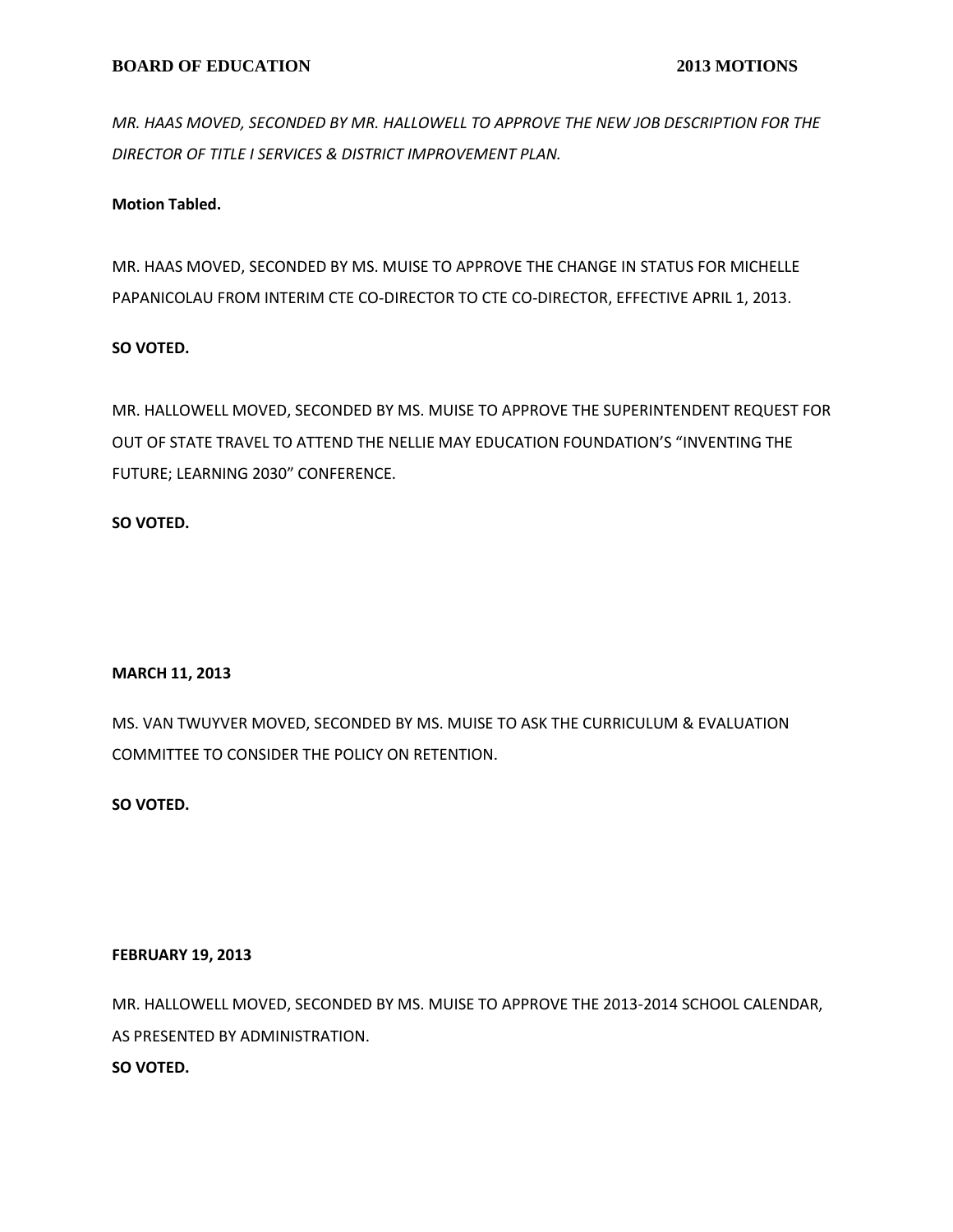#### **FEBRUARY 11, 2013**

MR. HAAS MOVED, SECONDED BY MS. MUISE to award the purchase of Columbine locks for Nashua School District schools, to Surveillance Specialties of Wilmington, MA for a cost of \$387,262 PLUS a contingency of \$20,000, for a total of \$407,262, funding to come from bond proceeds.

# **SO VOTED.**

MR. HAAS MOVED, SECONDED BY MS. MUISE to APPROVE THE PURCHASE OF EIGHT (8) HOSPITAL BEDS FOR THE CTE PROGRAM, FROM BETA MEDICAL AT A COST OF \$12,932, ACCOUNT # 91.3800.041300 71999 91.03903.041300.

# **SO VOTED.**

MR. HAAS MOVED, SECONDED BY MS. MUISE TO APPROVE THE PURCHASE A LASER ENGRAVER FOR THE CTE PROGRAM, FROM HURRICANE LASERS FOR A COST OF \$12,000, ACCOUNT # 91.3800.041300 71999 91.03903.041300.

# **SO VOTED.**

MR. VAUGHAN MOVED, SECONDED BY DR. MUROTAKE TO APPROVE THE RECOMMENDED ACCESS CONTROL MEASURES DOCUMENT, DATED FEBRUARY 2013, WITH A TOTAL ESTIMATED COST OF \$2.4 MILLION, AS PRESENTED BY ADMINISTRATION.

# **SO VOTED.**

# **JANUARY 29, 2013**

MR. HAAS MOVED, SECONDED BY MR. MOSHER TO APPROVE PERSONNEL RECOMMENDATIONS ITEMS 1-14 AS PRESENTED ON JANUARY 22, 2013.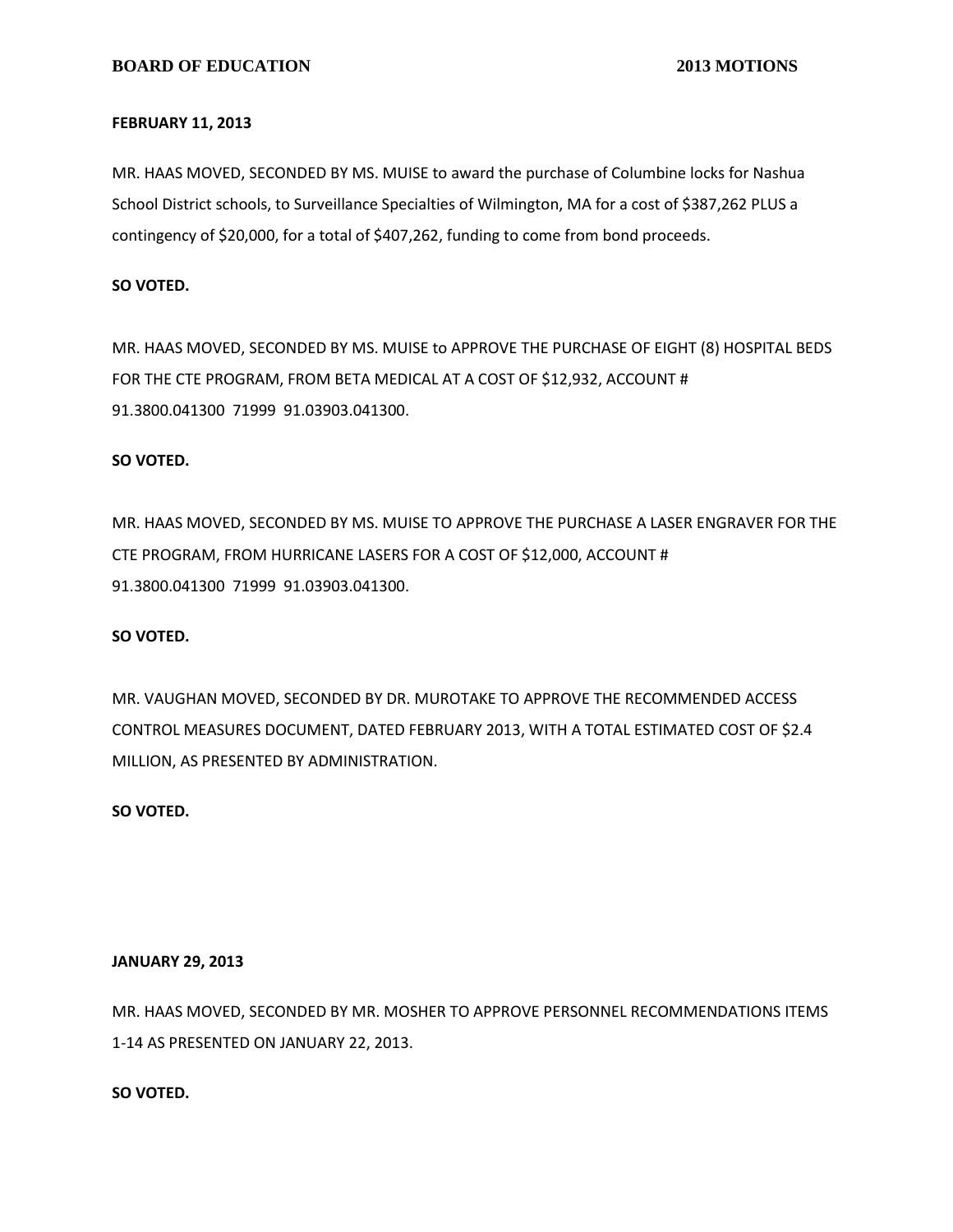MR. HAAS MOVED, SECONDED BY MS. MUISE TO ELECT KRISTINA HEDBERG, INTERIM ASSISTANT PRINCIPAL, LEDGE STREET ELEMENTARY SCHOOL FOR THE REMAINDER OF THE 2012-2013 SCHOOL YEAR, AT A STIPEND OF \$2,000.

# **SO VOTED.**

MR. HAAS MOVED, SECONDED BY MR. MOSHER TO ACCEPT THE RETIREMENT OF ALTHEA SHEAFF, ASSISTANT SUPERINTENDENT CURRICULUM & INSTRUCTION, EFFECTIVE AT THE CONCLUSION OF THE 2012-2013 SCHOOL YEAR.

# **SO VOTED.**

MR. HALLOWELL MOVED, SECONDED BY MRS. ZIEHM TO APPROVE THE SUPERINTENDENT'S TRAVEL TO SAN DIEGO ON FEBRUARY 26<sup>TH</sup> AND 27<sup>TH</sup> TO ATTEND A CONFERENCE, AT NO COST TO THE DISTRICT.

# **SO VOTED.**

MR. HALLOWELL MOVED, SECONDED BY MS. MUISE TO ACCEPT A GIFT TO THE NASHUA SCHOOL DISTRICT FROM THE FRIENDS OF NASHUA ATHLETICS FOR \$37,360.53.

# **SO VOTED.**

MR. HALLOWELL MOVED, SECONDED BY MS. VAN TWUYVER TO ACCEPT A 2013, \$700 TARGET FIELD TRIP GRANT TO SUNSET HEIGHTS ELEMENTARY SCHOOL.

# **SO VOTED.**

MR. HALLOWELL MOVED, SECONDED BY MS. MUISE TO ACCEPT A 2013, \$700 TARGET FIELD TRIP GRANT TO LEDGE STREET ELEMENTARY SCHOOL**.**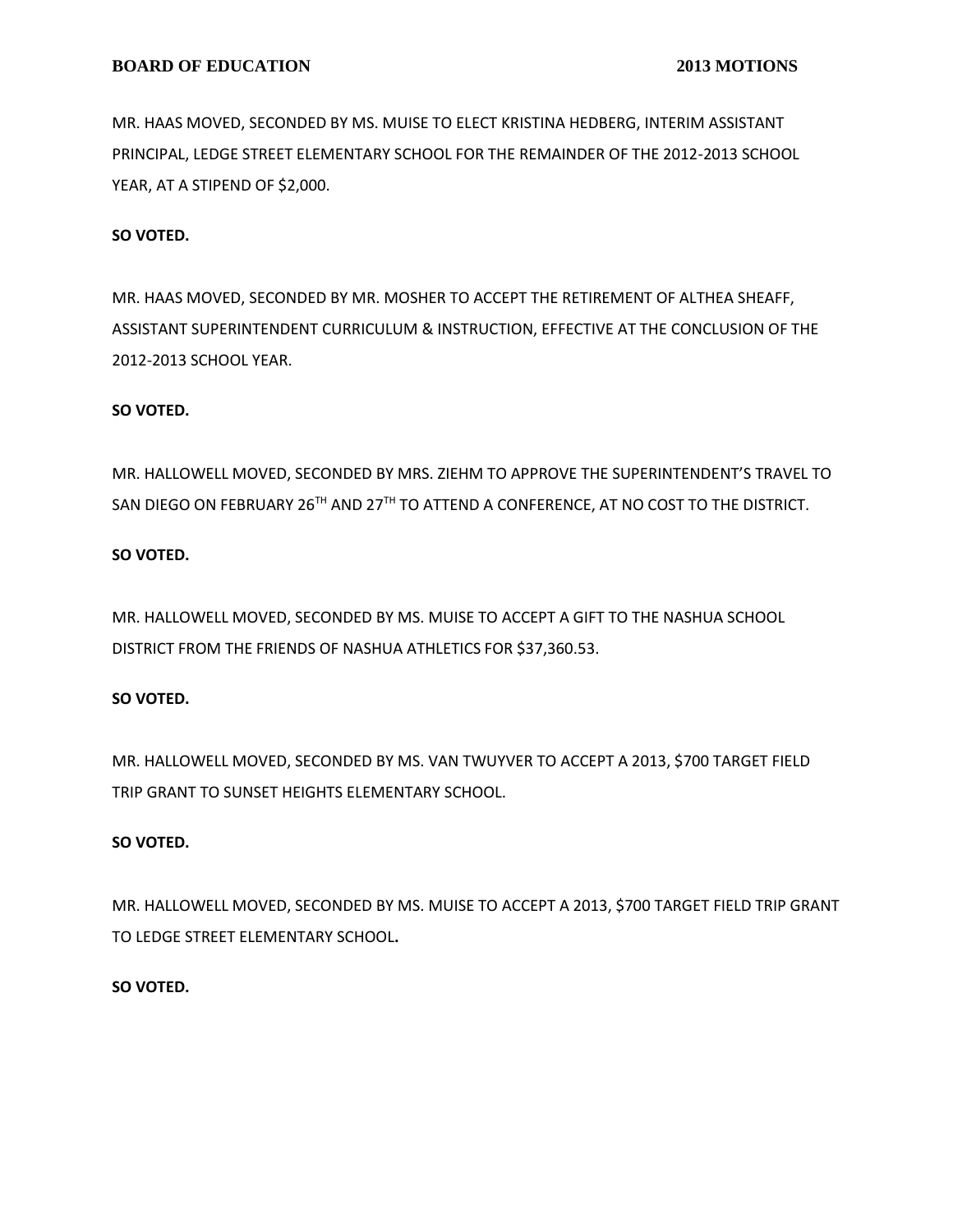### **JANUARY 14, 2013**

MR. RYDER MOVED, SECONDED BY MRS. ZIEHM TO APPROVE ADDING A PARA-EDUCATOR ON BEHAVIORAL ISSUES TO FAIRGROUNDS ELEMENTARY SCHOOL, TO BE FUNDED FROM ACCOUNT # 91.1.99 1160 AND 51 800, AS PRESENTED.

## **SO VOTED.**

MRS. ZIEHM MOVED, SECONDED BY MS. VAN TWUYVER TO APPROVE THE ELL PROGRAM CHANGES IN THE PROGRAM OF STUDIES, AS PRESENTED.

## **SO VOTED.**

MRS. ZIEHM MOVED, SECONDED BY DR. MUROTAKE TO APPROVE ACCEPTED HIGH SCHOOL CREDIT FOR MIDDLE SCHOOL GEOMETRY, THROUGH THE VIRTUAL LEARNING ACADEMY CHARTER SCHOOL.

# **SO VOTED.**

MRS. ZIEHM MOVED, SECONDED BY MS. VAN TWUYVER TO APPROVE THE FRESHMAN WRITING COURSE, AS PRESENTED.

# **SO VOTED.**

MRS. ZIEHM MOVED, SECONDED BY DR. MUROTAKE TO DISCUSS THE POLICY ON HOLDING STUDENTS BACK, IN THE CURRICULUM & EVALUATION COMMITTEE.

#### **SO VOTED.**

MRS. ZIEHM MOVED, SECONDED BY DR. MUROTAKE TO UPHOLD THE UNION'S POSITION IN THEIR CUSTODIAL GRIEVANCE.

**SO VOTED BY ROLL CALL**. (5-2; Nay: Mr. Ryder, Mr. Haas)